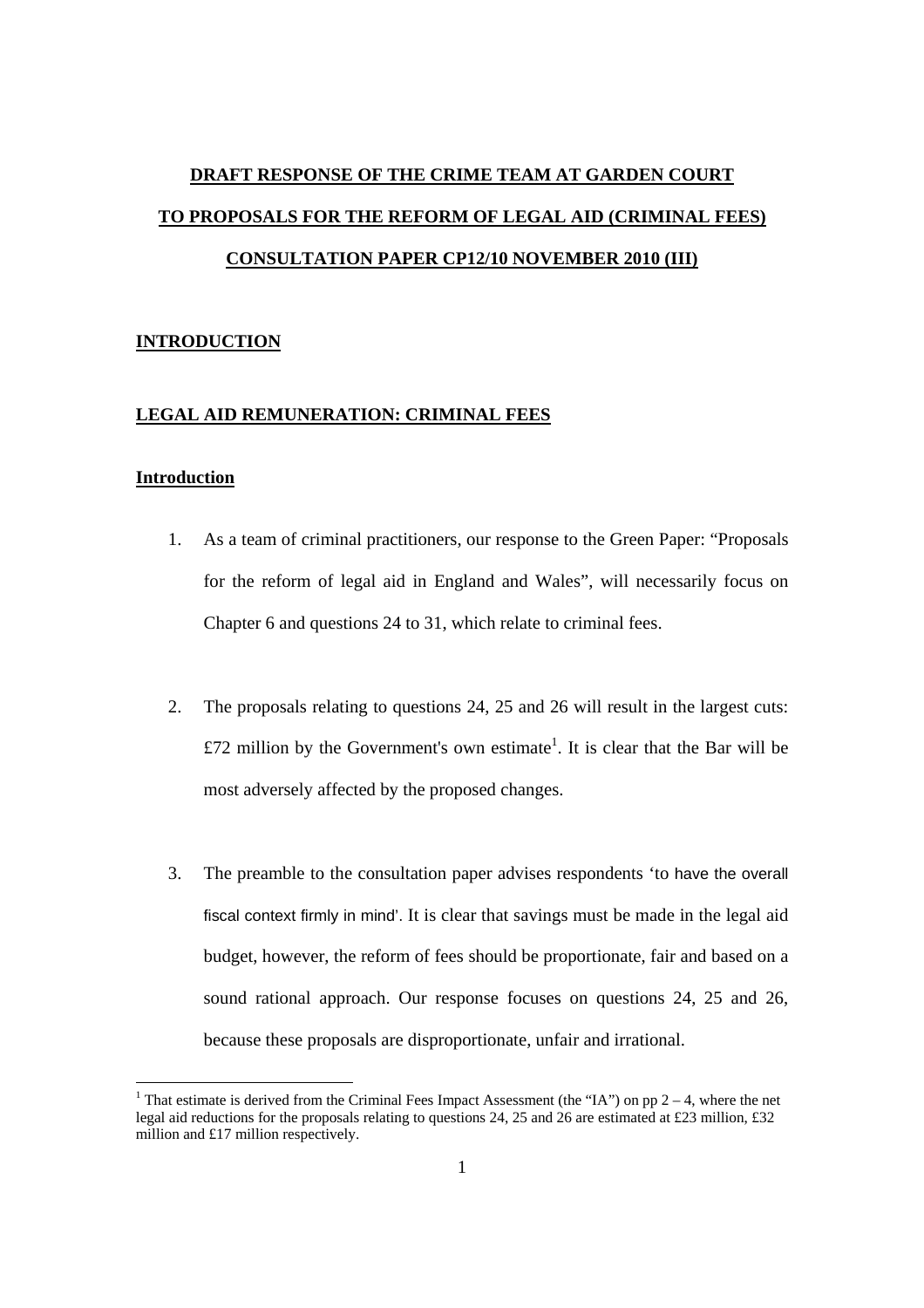4. The proposals that questions 27 to 31 relate to are more rational and, therefore, less objectionable. In recognition of the need for some reasonable reforms, we would not object to these proposals.

## **Question 24**

**Do you agree with the proposals to:**

- **(i) Pay a single fixed fee of £565 for a guilty plea in an either way case which the magistrates' court has determined is suitable for summary trial;**
- **(ii) Enhance the lower standard fee paid for cracked trials and guilty pleas under the magistrates' courts scheme in either way cases; and**
- **(iii)Remove the separate fee for committal hearings under the Litigators' Graduated Fees Scheme to pay for the enhanced guilty plea fee ?**

We disagree for the following reasons:-

- 5.
- (a) The decision as to choice of venue in an 'either way' matter is a defendant's choice, subject to their representative's advice. This advice will differ from case to case, but will certainly involve advice to enter an early plea in the Magistrates' Court, where the defendant provides instructions consistent with guilt. This is particularly the case given the discount in sentence and possible restriction in the sentencing powers available in the Magistrates' Court. Therefore, the proposed changes would have no impact on such cases. Those who intend to plead not guilty have a right to trial by jury in either way cases, which is established by law. The suggestion that a representative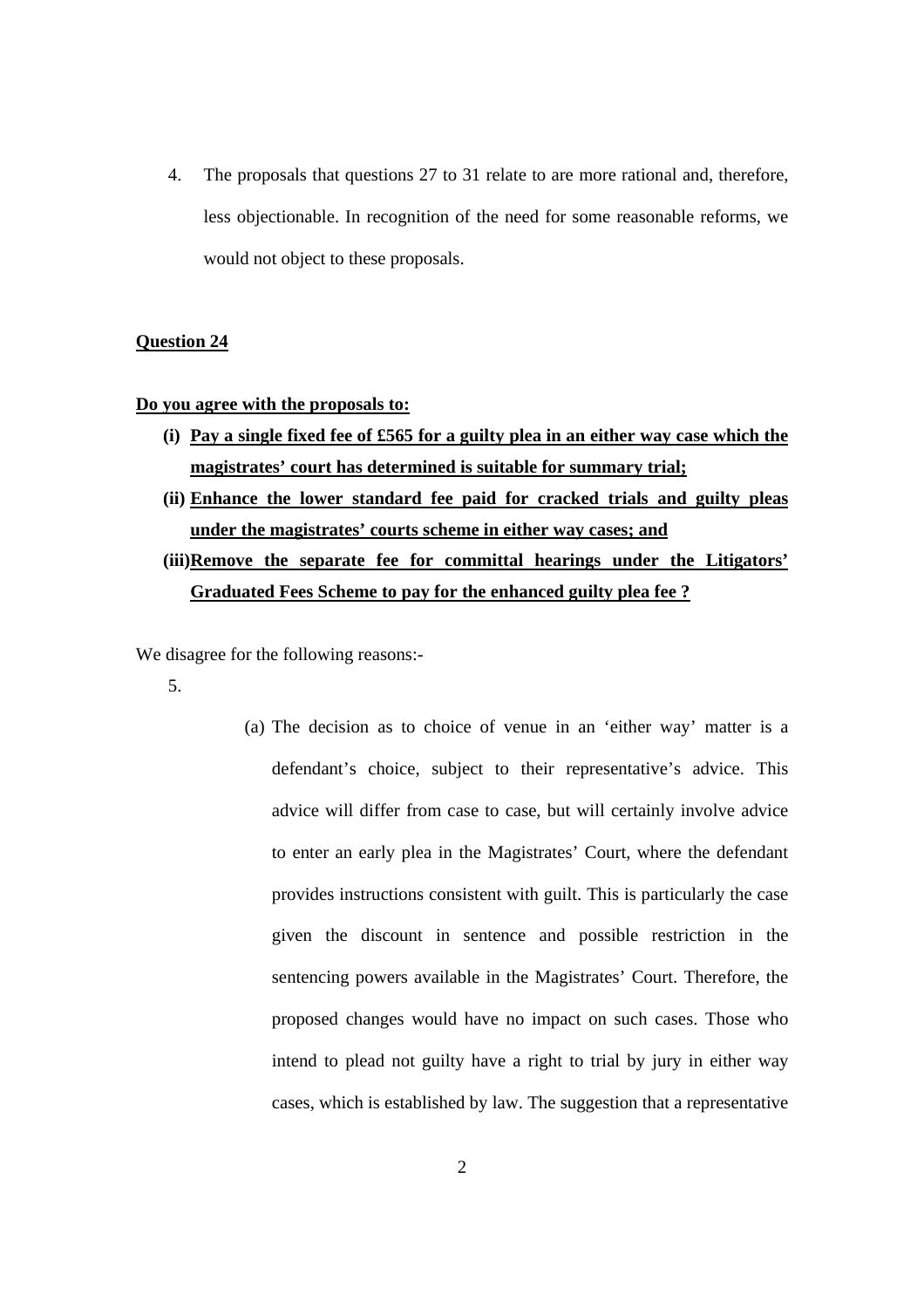can be incentivised to tailor their advice in furtherance of their own commercial interests is illogical and unpalatable. If, indeed, lawyers were to advise on the basis of such commercial self interest, this would be contrary to their duty to the lay client and would be an unwelcome step away from the 'best practice' currently observed by lawyers.

- (b) The reduction in fees will have a disproportionate effect on the junior Bar and will lead to a reduction in candidates entering the profession with a view to undertaking criminal legal aid work. Inevitably, this will lead to a serious lowering of standards, which will impact on the criminal justice in both the short and long term. The vast majority of members of the judiciary in the criminal courts started their professional lives practising criminal law. There will eventually be a dearth of good quality candidates to both prosecute and defend in the most serious cases and a lack of experienced criminal practitioners to take up judicial appointments in the criminal court.
- (c) The reasoning is inconsistent with the reasoning behind the proposal at Question 26. If less serious criminal cases are deserving of a different approach and, in particular, a lower fee, the same should logically follow in relation to rape as compared to murder allegations;
- (d) There is no evidence that the volume of cracked trials/late guilty pleas will be reduced as a result of the reforms. Those of our team who deal with junior Crown Court work, both sitting as Recorders and/or as Counsel, are able to give an indication of the prevalent reasons for the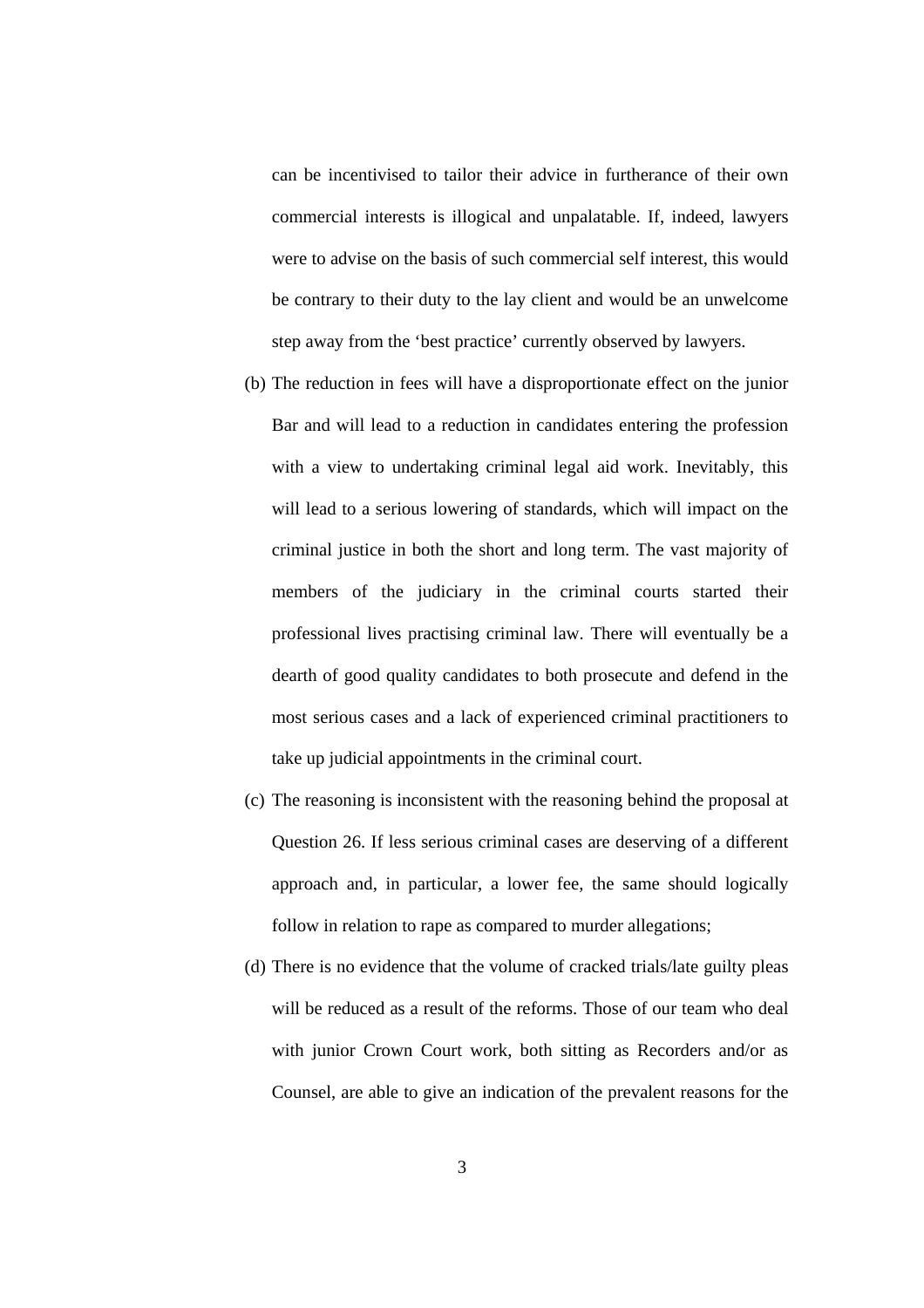trials cracking and guilty pleas being tendered at a late stage. For the most part, they result from the following:

- a. Late service of evidence by the Prosecution;
- b. A belated willingness of the Prosecution to accept a plea to a lesser offence/s. There can be a tendency to overcharge and/or overload the indictment in the Magistrates' Court. This is often only addressed once the case is before an experienced Crown Court judge and/or prosecuted by a more senior advocate.
- c. Late changes of mind by Defendants often arising from the above.
- d. Witness difficulties on the part of the Crown, particularly in cases with a domestic background, which may result in either offering no evidence or acceptance of a lesser plea.
- 6. None of the above is likely to be affected by the Government's proposed reforms. Whilst our experience is anecdotal, it is based on the widespread experience of a large team of practitioners in our Chambers – both sitting and practising in the Crown Court.
- 7. Work properly done in the best interests of the lay client according to the law, and in pursuance of best professional practice, far from being discouraged, should be properly remunerated. It is inappropriate for the Ministry of Justice to seek to promote unprofessional behaviour by setting lawyers against their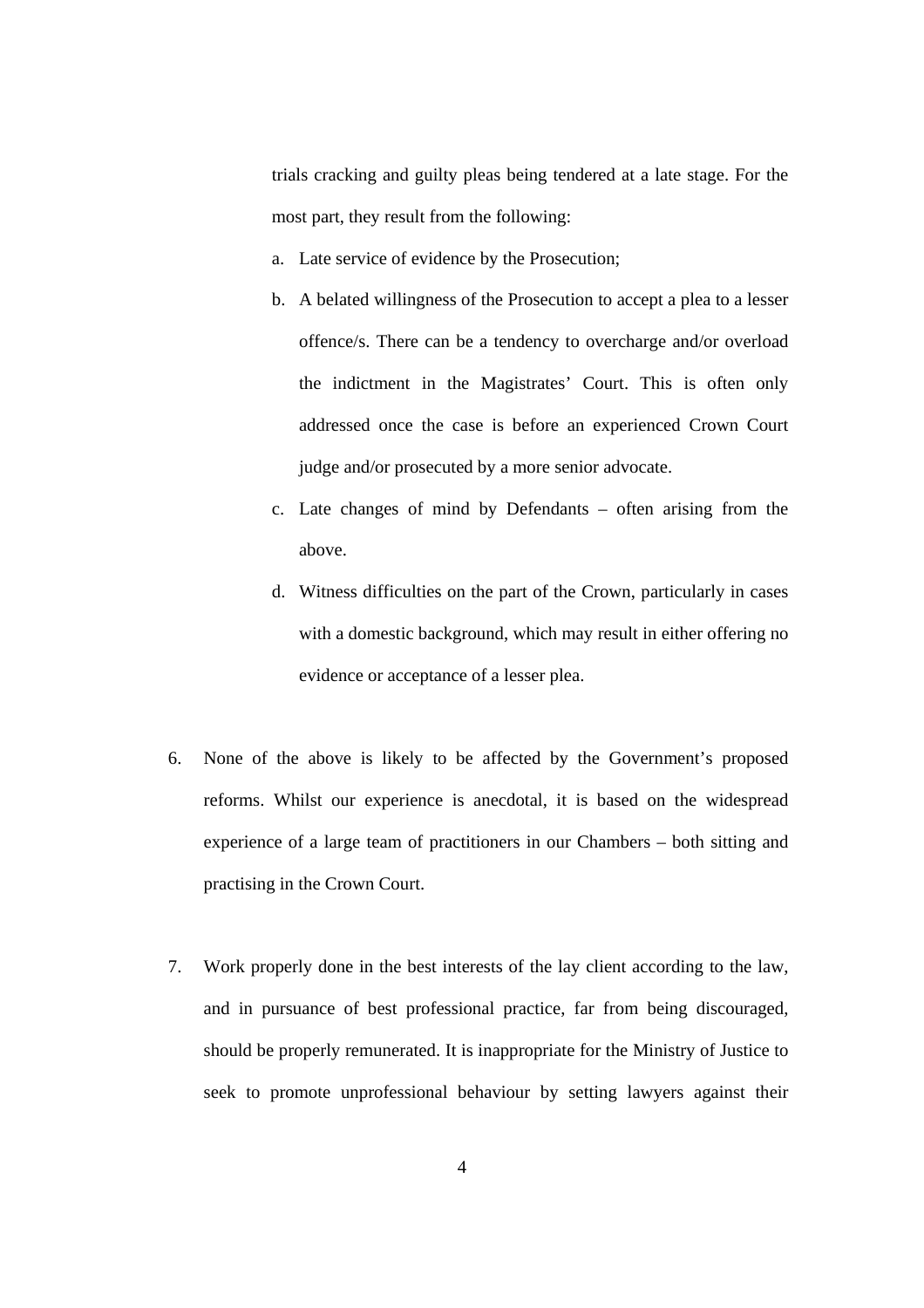clients. The underlying intention of the MoJ that advice should and could be influenced by the commercial self-interest of lawyers is deeply alarming.

- 8. If there is a concern that cases are unnecessarily [as the MoJ would see it] being committed up to the Crown Court, the real reasons for this happening need to be identified and addressed. In light of our experience, as set out in the preceding paragraph, the most obvious changes that could address the problem are
	- (i) Providing the Defendant with a proper incentive to plead in the lower court (or improving the incentive to do so) and

(ii) improving the efficiency of the CPS – leading to earlier service of relevant and probative evidence.

# **Fair remuneration for work undertaken in the Crown Court**

- 9. A more detailed analysis of what work is required of the defence in even the least serious either way cases should be undertaken before the fees are reformed. Even where the charge is not serious, one expects an advocate instructed at the Plea and Case Management Hearing (PCMH) to undertake a substantial amount of work, whether or not a defendant eventually pleads guilty in the Crown Court. If there has not been an indication of a guilty plea in the Magistrates' Court, the expectation is of a plea of not guilty in the Crown Court.
- 10. Initial disclosure is usually served at the committal stage and, thereafter, the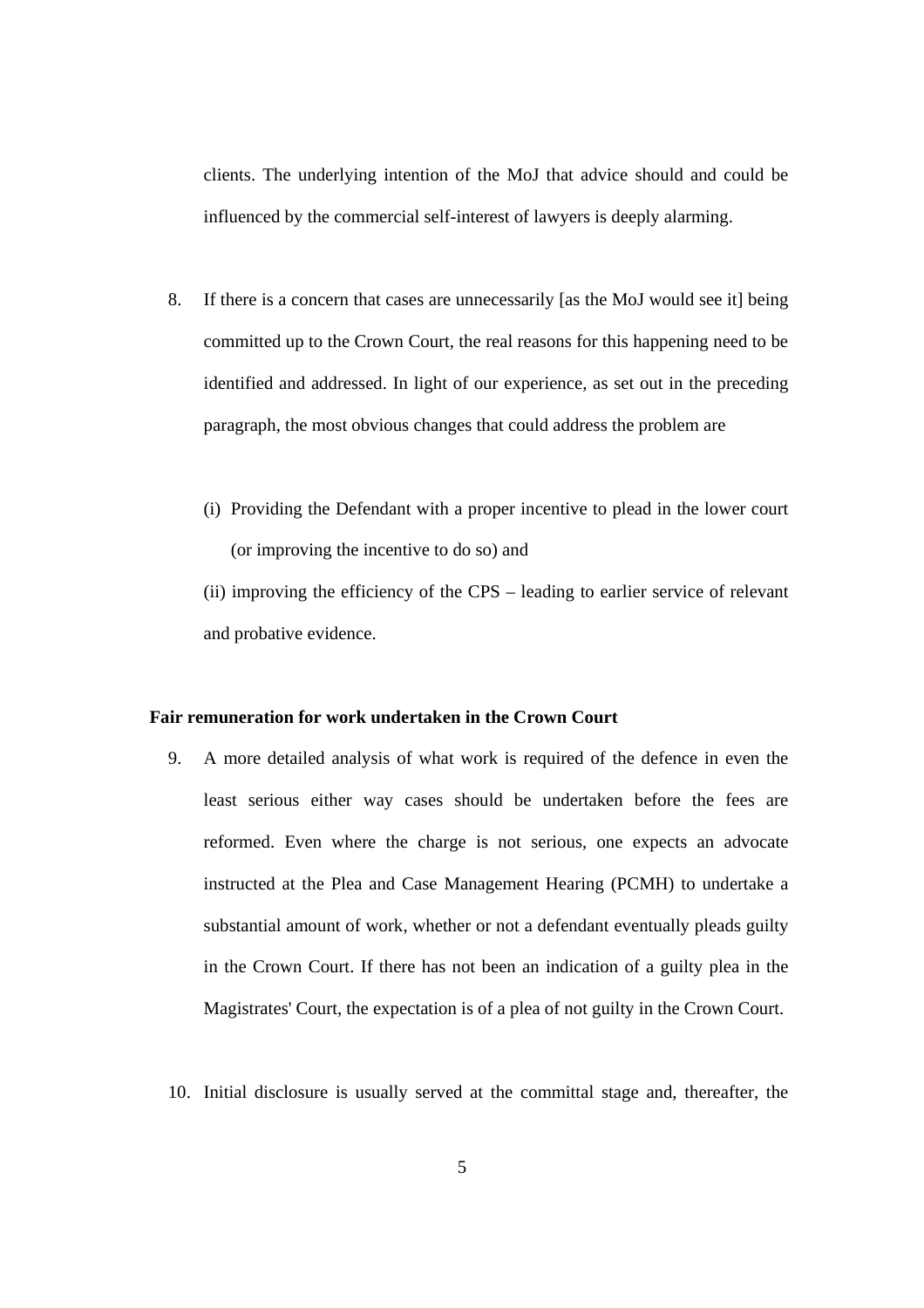defence team needs to take full instructions and prepare a defence statement. Typically, the defence statement will be prepared by a barrister of significant experience. It is an extremely important document and requires a significant amount of work<sup>2</sup>, even in what may be a less serious either way case at PCMH. In light of changes to the Criminal Procedure Rules, some judges have indicated an unwillingness to deal with substantive issues at the PCMH, without first having a defence statement.

11. The amount of work the defence are expected to have done by the day of trial, as opposed to PCMH, is of a greater order of magnitude: i.e. full trial preparation. This is expected to be very significant even in the less serious cases. There are time limits for responding to bad character and hearsay applications and for serving notices in relation to the same and these must be complied with before the trial. This may require detailed consideration of factual material, the statutory provisions and a large body of case law. Just as in relation to the proposal relating to question 25, we would argue that there is a good reason for maintaining a higher cracked trial fee than guilty plea fee. That is simply because by the day of trial, one would reasonably expect the defence to have undertaken significantly more work than by the PCMH. The proposal relating to question 24, in removing the distinction between cracked trial fees and guilty plea fees, for less serious either way offences, is equally unfair.

 $2<sup>2</sup>$  The defendant is required to set out the general nature of defence, matters in issue with the prosecution case, facts relied on in the defence, legal issues and details of witnesses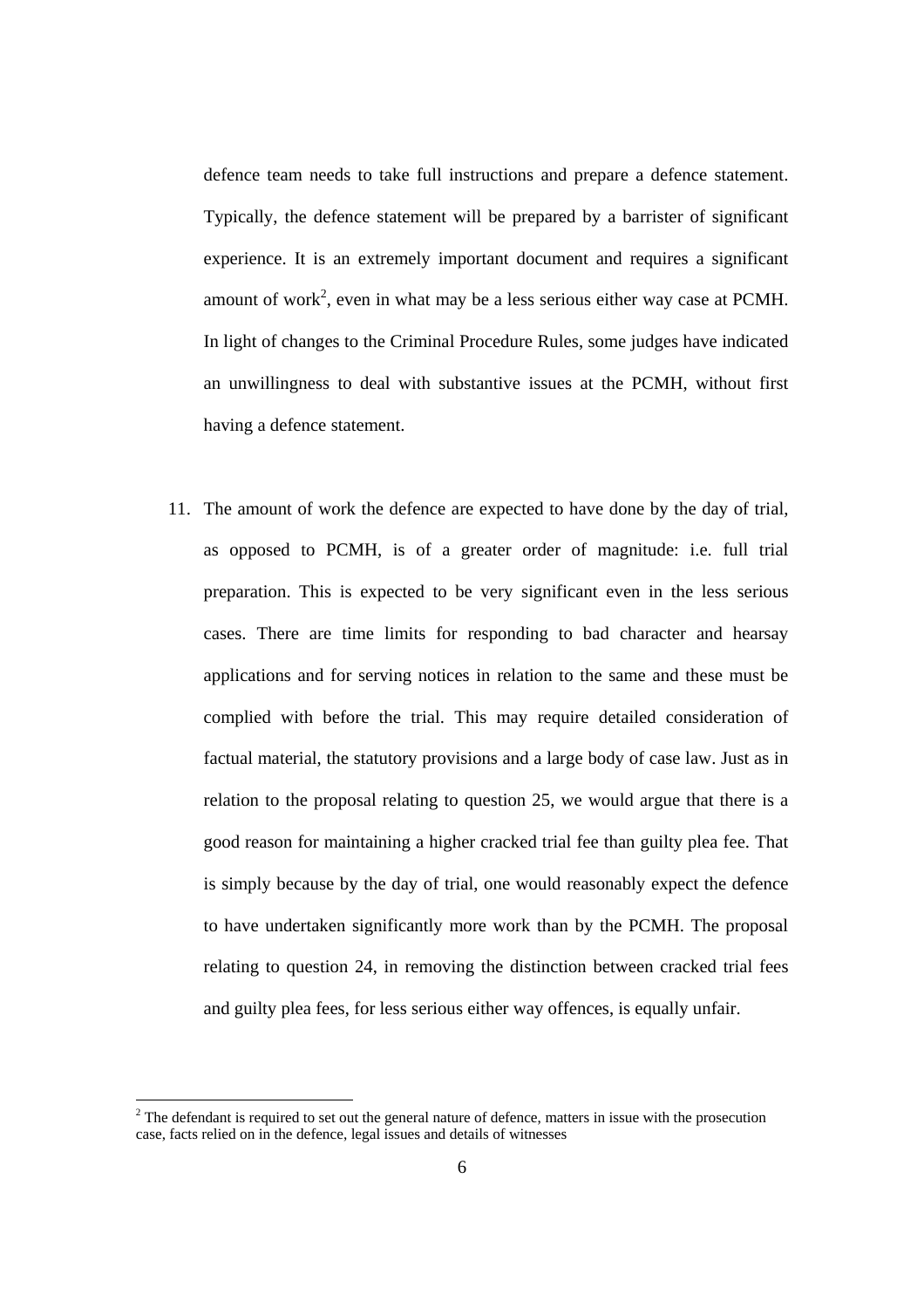- 12. The potential unfairness created by these reforms cannot be ameliorated by the proposed 25% increase in the Magistrates' Courts fees for cracked trials and guilty pleas in either way cases.
- 13. The net reduction in fees proposed by the Government will result in a lack of remuneration for a huge amount of work undertaken in less serious either way cases, where there is a guilty plea in the Crown Court.
- 14. The current AGFS had its last major revision in 2007, by way of The Criminal Defence Service (Funding) Order 2007 (the "2007 Order"). The Bar Council, with the support of the then Department of Constitutional Affairs, produced a Graduated Fee Payment Protocol (the "Protocol") following consultation.
- 15. The 2007 Order enhanced the fee payable at PCMH. The rationale behind the enhanced PCMH was made clear in the protocol: "This will ensure that the advocate who conducts the PCMH is properly remunerated for the necessary preparation and attendance at court." It was made clear, at the time of the changes, that this was "a strategy designed to encourage early preparation and the possibility of more early guilty pleas".
- 16. It is irrational to expect an increase in guilty pleas by reducing remuneration in the way the Government has proposed. It is only with extra work, not only from the defence, but also by the prosecution and the Court, that a real difference can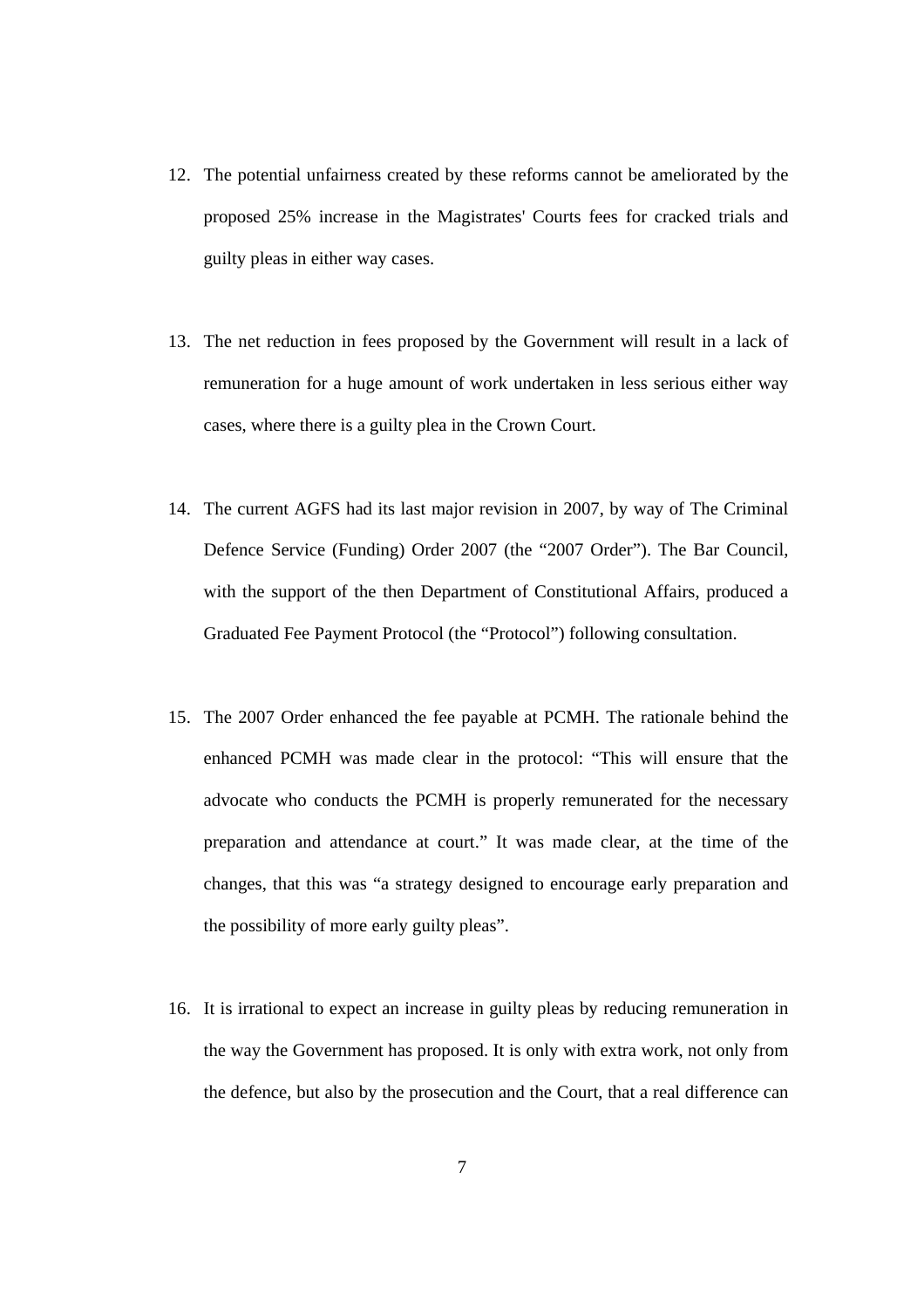be made.

#### Payment of fees directly to the solicitors

- 17. There is a genuine concern at the Bar that payment of guilty plea fees in these minor either way cases directly to solicitors will put the Bar at a great disadvantage. The impact of the fee reduction will be passed on by the solicitors, as far as possible, to the barristers, precisely because the solicitors will receive the fees and, therefore, be in the better negotiating position. This cannot be fair on the Bar, especially when solicitors retain the balance of power by having direct access to lay clients, particularly, at the police station. To afford the Bar direct access cannot possibly redress this imbalance.
- 18. We cannot stress strongly enough that, in our view, there is a compelling public interest in the setting of a standard fee for courtroom advocacy in cases which the Government has decided should be publicly funded. For many years the Government has accepted responsibility for determining the level of remuneration for courtroom advocacy in criminal cases. The alternative is that standards will fall in a race to the bottom in the interests of profit, rather than the interests of justice. As stated at paragraph 5(b) above, the most able practitioners will move out of publicly-funded criminal work and this will have short and long term deleterious consequences for the criminal justice system. For these reasons, any proposal involving 'One Case One Fee' should be rejected.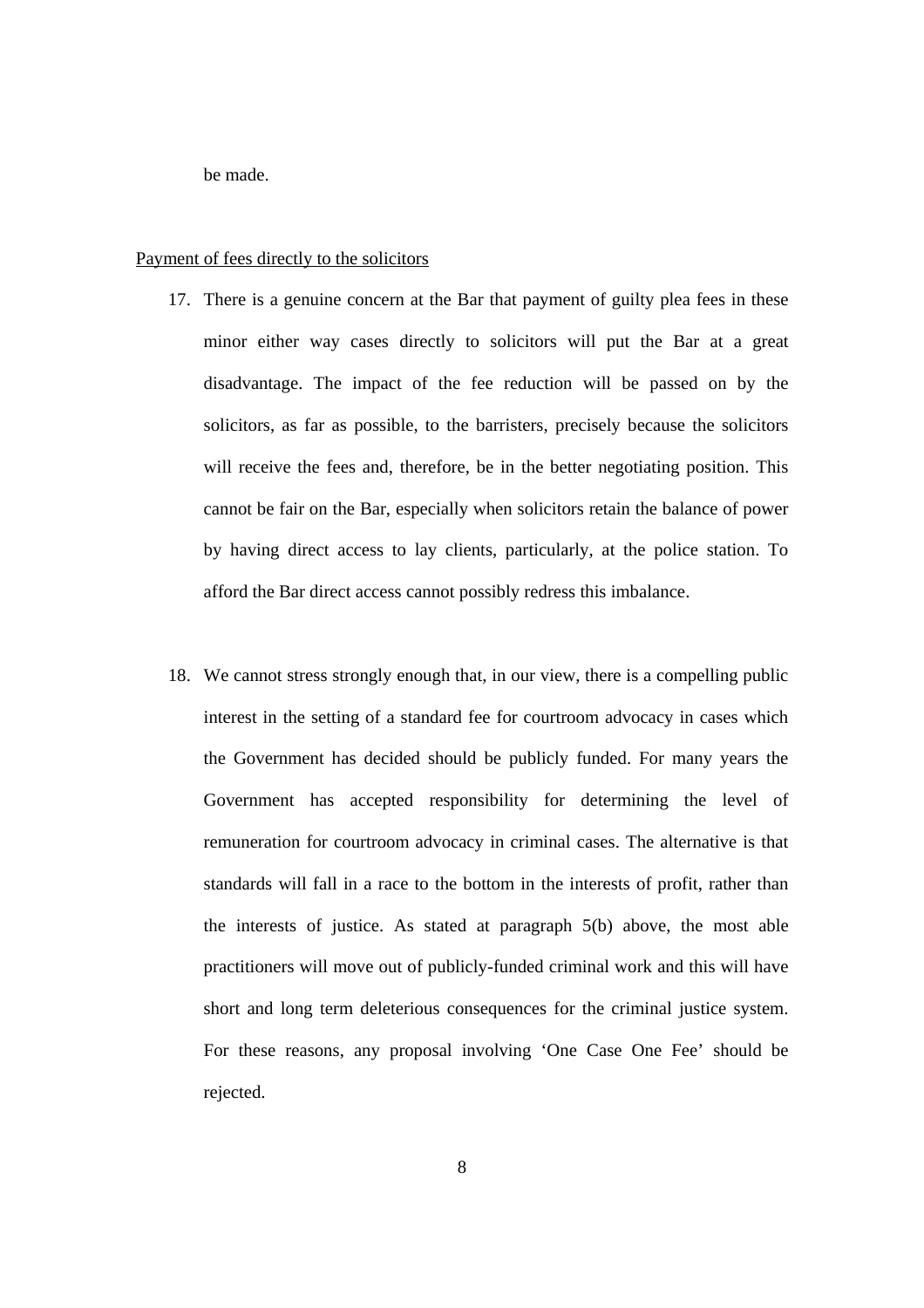19. Specifically with regard to Question 24, the proposals will give rise to a situation where work is so poorly remunerated that junior members of the Bar may be forced out of publicly-funded criminal cases.

# Solutions to the Problem

- 20. The Government identifies a significant problem: many defendants elect trial on indictment, but then plead guilty in the Crown Court which is financially costly. The Government sets out data in the GP to show the extent of the problem.
- 21. Para 6.11 indicates that in recent years the proportion of Crown Court cases resulting in guilty pleas has risen significantly. On the other hand the number of defendants proceeded against in the Magistrates' Courts has fallen. There is no analysis as to whether any perverse financial incentive has increased in line with those figures over the same period. The data does not show that the Government's proposal can reasonably be expected to improve the situation.
- 22. It is not accepted that defendants are being advised to elect trial on indictment rather than indicate a guilty plea in the Magistrates' Court so as to secure a greater legal aid fee. But supposing that were the position, it cannot be right to address that problem in the way proposed by the Government. As set out above, this would create an incentive to take more cases to fully contested trials.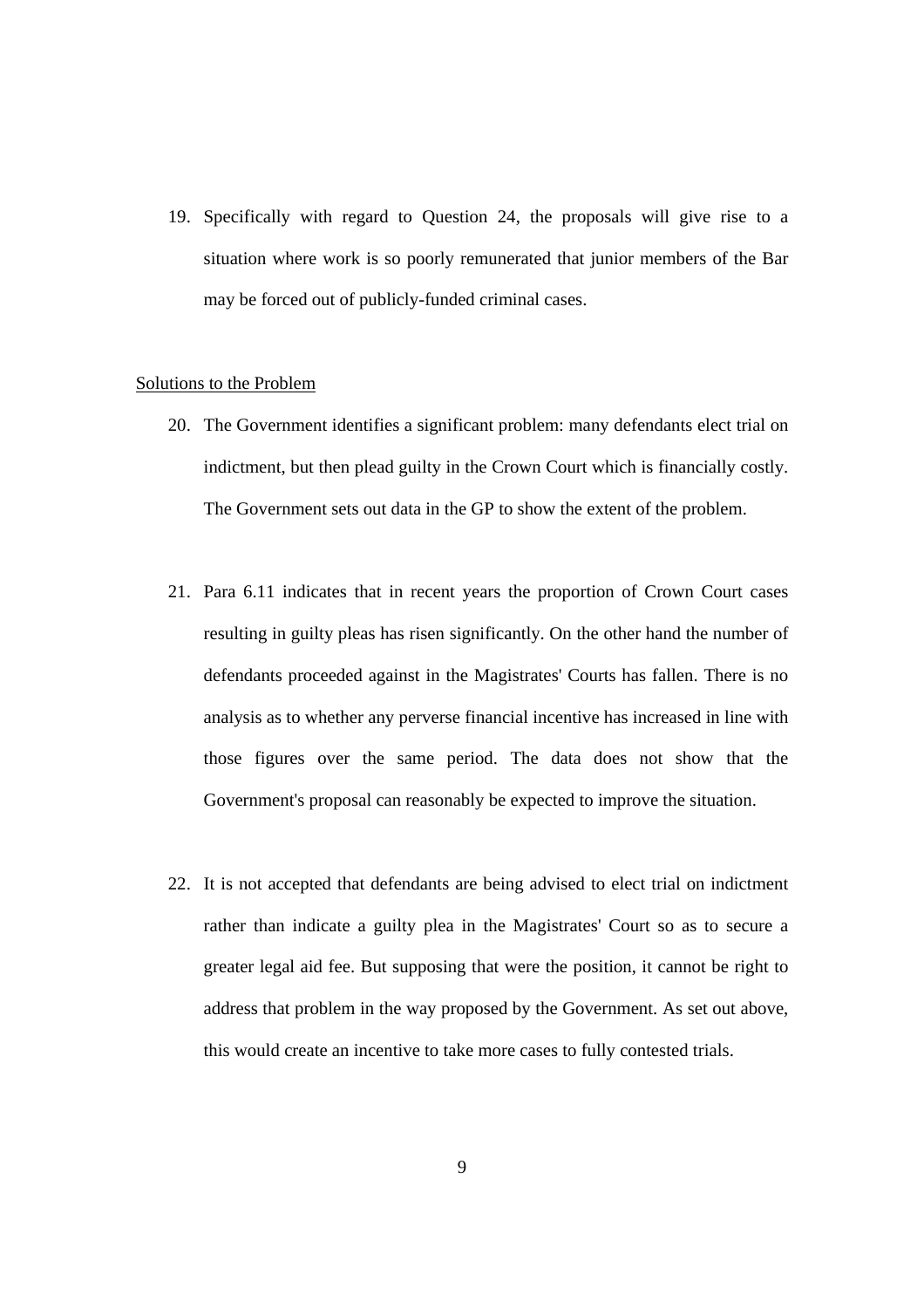- 23. At para 6.12 the Government states that almost 60% of defendants in either way cases sentenced in the Crown Court received a sentence on conviction that a Magistrates' Court could have imposed. Yet it is noteworthy that even in cases where the Magistrates have properly declined jurisdiction, the Crown Court often imposes a sentence which the Magistrates could have imposed. The reason for this is that in making the decision as to jurisdiction, Magistrates do not take into account any reduction from a potential guilty plea, do not hear mitigation, and are bound to take the prosecution case at its highest. Accordingly, the fact that the Crown Court has imposed a sentence available to the Magistrates does not mean that the case should not have been committed to the Crown Court.
- 24. The underlying problem is this. The election decision is a defendant's choice, not a lawyer's. To address this problem the government should assess the factors upon which that choice depends.
- 25. As it stands there is very little reason for a defendant in an either way matter presented with a choice as to mode of trial not to elect trial on indictment. The Crown Court is unlikely to pass a higher sentence than the Magistrates' Court and is likely to give maximum credit for a guilty plea at PCMH. In addition, the Crown Court is unlikely to order substantially greater costs against the defendant than the Magistrates' Court. Most defendants are on bail and are not concerned by the delay of going to the Crown Court.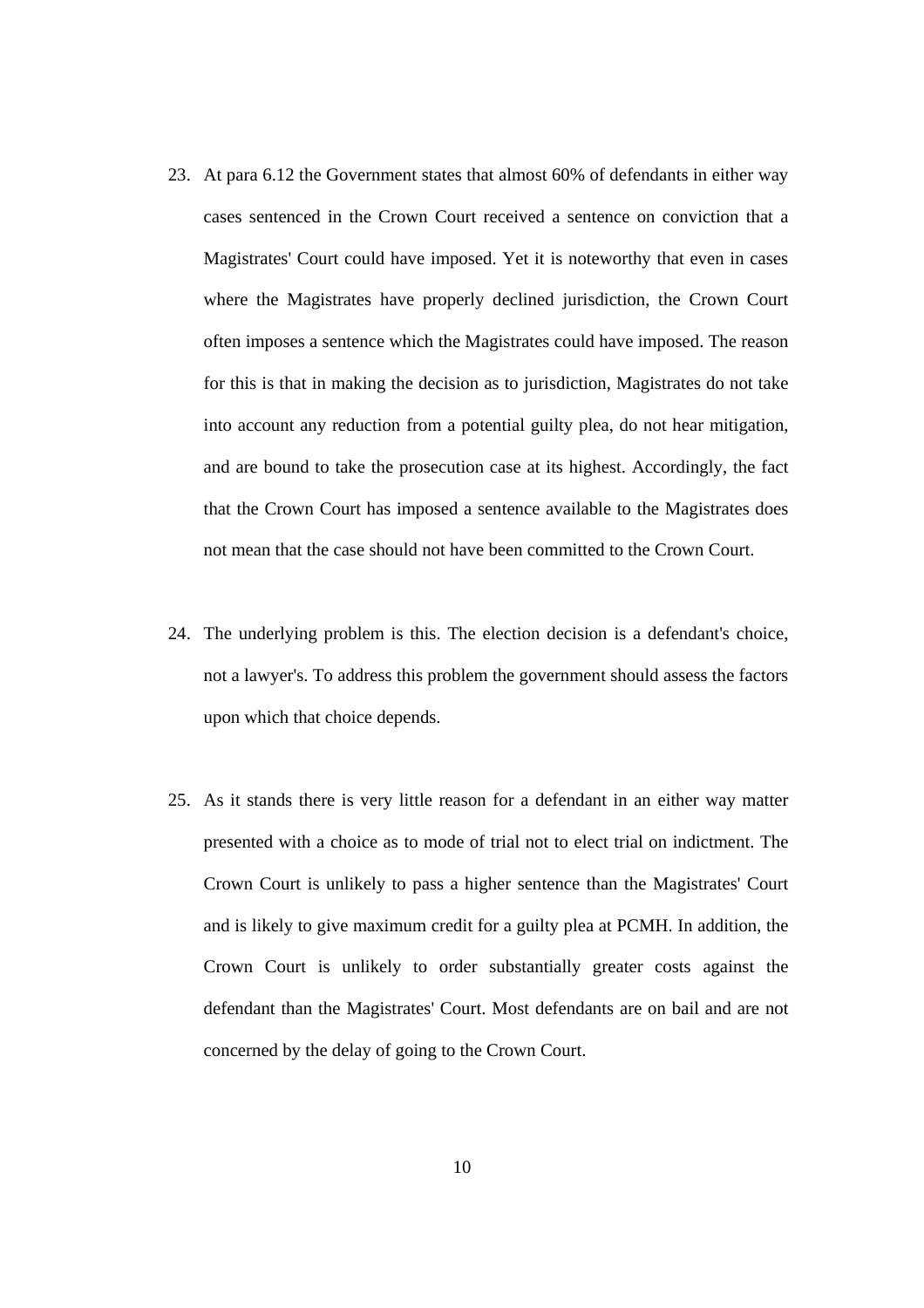- 26. To encourage defendants to consent to summary trial, the appropriate response is not to cut guilty plea fees in the Crown Court, but directly to address the choice which these defendants are to make.
- 27. This could be done in three ways.
- 28. First, the Government may conclude that there is scope for changing the law to reduce access to the Crown Court. The Government could, for example, look to restrict the right to trial by jury for low level offences of dishonesty where the value involved is less than £100? Such a limit is already in operation in respect of cases of criminal damage - a summary only offence unless the sum involved exceeds £5000. It may be a constitutionally unpopular one for the Government to make. But to conceal the nature of a perceived problem by penalising lawyers and promoting unprofessional practice instead is no answer.
- 29. Secondly, Crown Court judges could be required to withhold a certain amount of credit from defendants who have elected trial on indictment. The Government has already stated in another Green Paper, entitled "Breaking the Cycle" that they are considering "introducing a maximum discount of up to 50 per cent that would be reserved for those who plead guilty at the earliest stage" (*ibid* at para 216 on p 63).
- 30. Thirdly, Defendants who elect trial on indictment may be required to take out a loan provided by the Government to contribute towards the costs of providing them with representation (for example, Germany has a loan model for legal aid).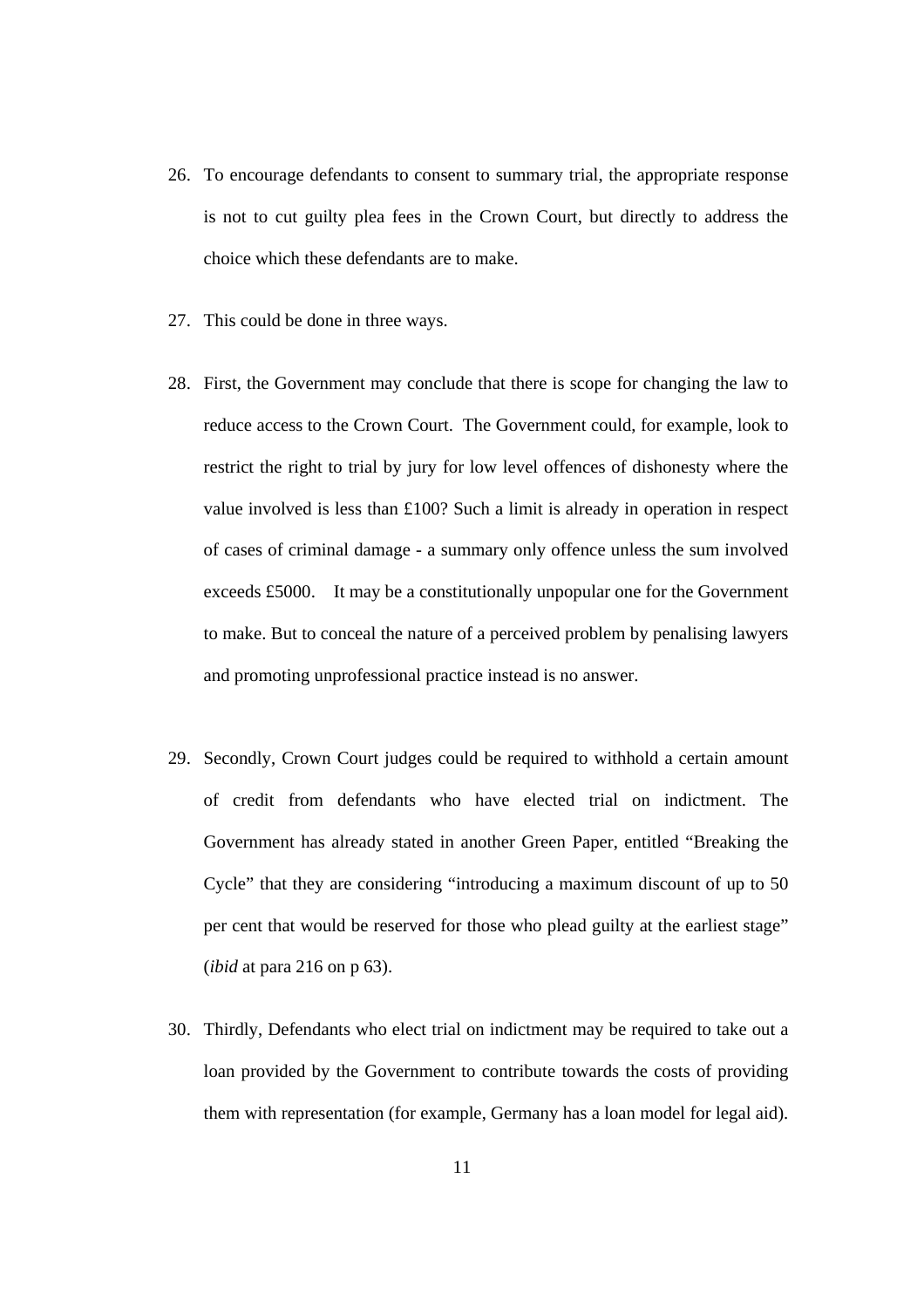By providing a loan, rather than full legal aid, the Government would show the defendant the true cost of their election.

- 31. The Government needs to create a system where the external costs associated with an election decision are understood better by the defendant making that decision.
- 32. Defendants elect trial on indictment because the Crown Court is quite simply a fairer venue than the Magistrates' Court because of the protection offered by a judge and jury. With that in mind and the lack of obvious costs associated with the choice, a defendant might elect trial on indictment even if they were likely to plead guilty, just so their best interests would be protected if they did want a trial.
- 33. Whether or not there is a perverse financial incentive for lawyers to advise legally aided clients to elect trial on indictment is irrelevant in practice, to whether the defendant is advised to elect. This is because a lawyer who is merely protecting his client's best interests is very likely to advise his client to elect trial on indictment in any event. Except, of course, where the evidence is so strong at the plea before venue stage that the lawyer should be advising their client to indicate a plea of guilty.
- 34. There is a further problem. The CPS often do not disclose sufficient evidence at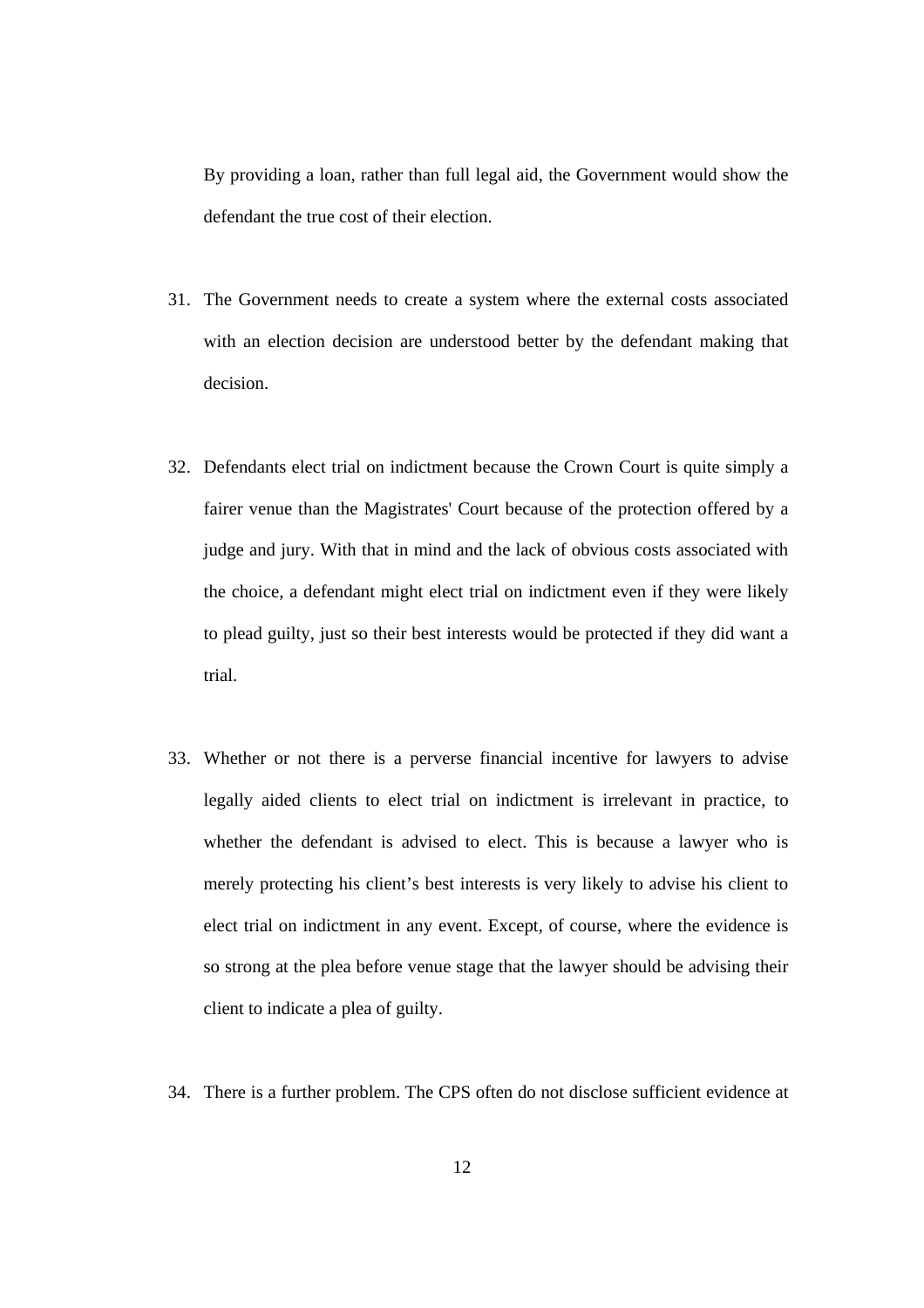the plea before venue stage to allow a defence lawyer properly to advise their client as to the likely strength of the evidence at trial.

35. It's unrealistic to suggest that the CPS could be expected to improve this situation significantly without the re-direction of resources not only to the CPS but to the police. However, should the Government want to persuade more guilty defendants to plead guilty at an earlier stage, it needs to re-direct some of the available resources.

### **Question 25**

*Do you agree with the proposal to harmonise the fee for a cracked trial in indictable only cases, and either way cases committed by magistrates, and in particular that;*

- *The proposal to enhance the fees for a guilty plea in the Litigators' Graduated Fees Scheme and the Advocates' Graduated Fees Scheme by 25% provides reasonable remuneration when averaged across the full range of cases ; and*
- *Access to special preparation provides reasonable enhancement for the most complex cases?*

We strongly disagree for the following reasons:

1. Para 6.25 says that " the approach would have the benefit of promoting efficiency by removing any potential discouragement in the fee scheme for the defence team to give consideration to the plea early in the proceedings".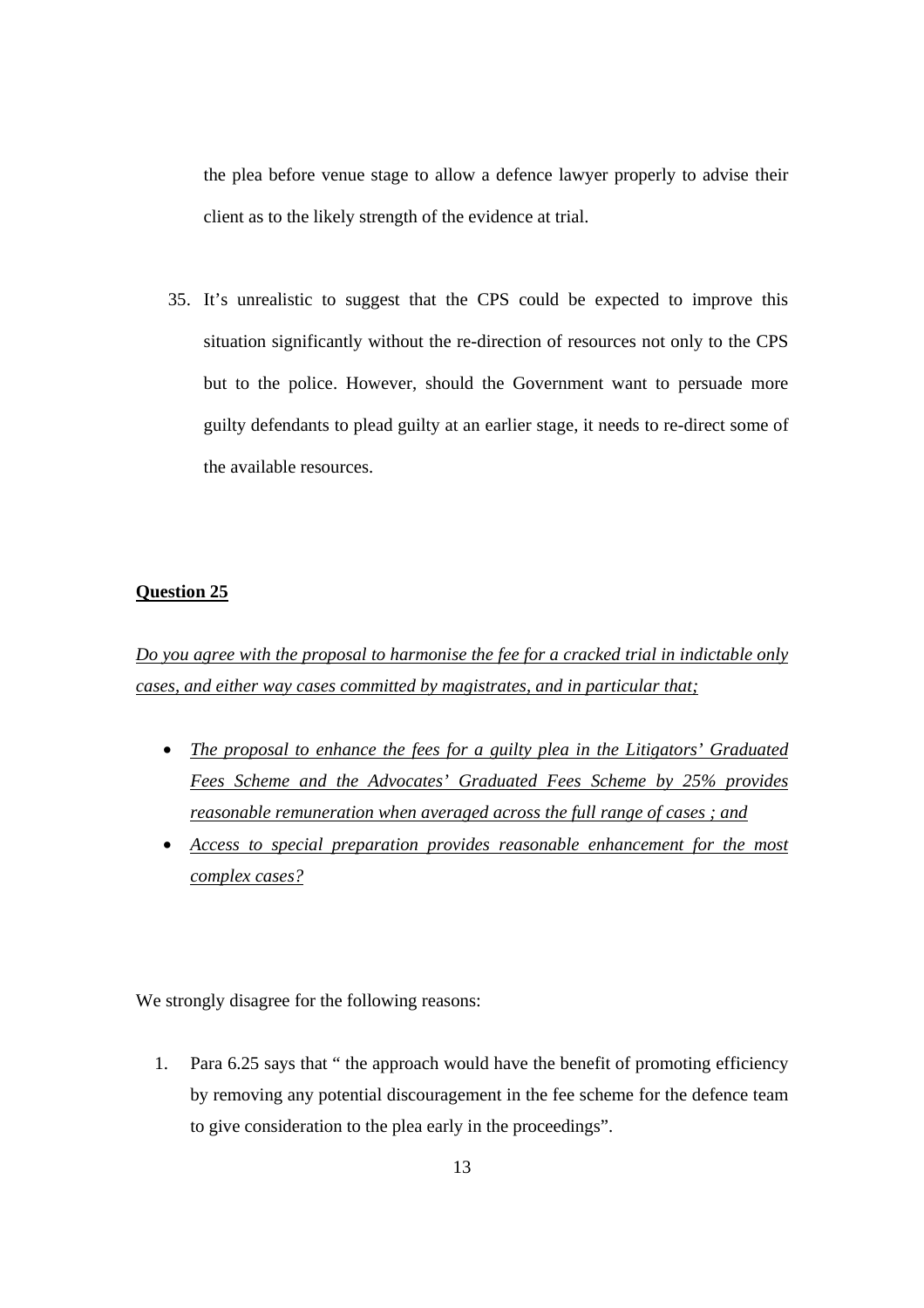2. There are few if any litigators who wish to waste their time preparing a case for trial which they envisage will end in a plea. Most, if not all litigators, will consider the options for a plea very early on in proceedings. So why do late pleas arise? The answer in almost all circumstances is because the case is properly prepared for trial which gives rise to the plea;

> a) The defendant fails initially to recognise the strength of the case against him and enters a plea once that is fully understood.

> b) The prosecution's case has been overcharged and after negotiation offer a plea to a lesser offence.

> c) The prosecution have problems with calling a witness or witnesses and offer a plea to a lesser offence.

> d) A ruling by the trial judge excludes a piece of prosecution evidence, opening the way for the prosecution to accept a plea to a lesser offence.

- 3. These examples, which encompass the vast majority of late pleas, arise after the case has been fully prepared for trial. A 25% uplift in the litigators fee will not compensate for this preparation.
- 4. If this proposal is accepted it will result in far fewer pleas of guilty, as it discourages the litigator from preparing the trial until late in the day. Consequently the opportunity for an acceptable plea is lost.
- 5. The matters raised in response to question 24 (under the 'perverse incentive' point) apply here. In our opinion the Government is misconceived as to what motivates the advocate.

The "work done" point

6. At Paragraph 6.24, it is said "*In many cases, the cracked trial fee is more than twice the fee paid for a guilty plea entered before the case is listed for trial,*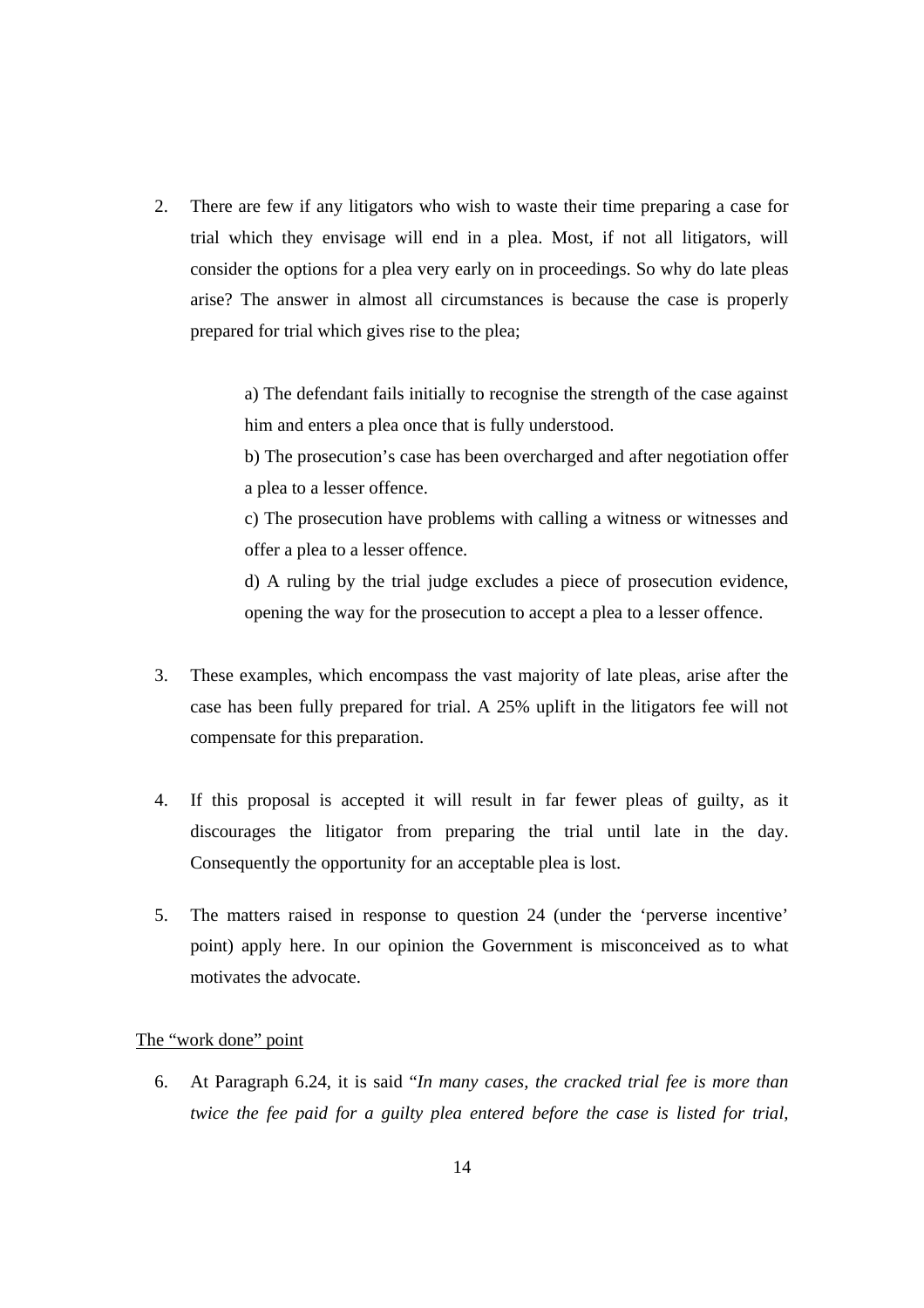#### *whether or not any additional work has been undertaken".*

- 7. The Government should understand that the AGFS is a fee structure that is not determined by work actually done but by what work one would reasonably expect to be done in an average case of a certain type. This is what distinguishes the AGFS from the old ex post facto scheme where barristers billed for work actually carried out.
- 8. So the real question is not whether more work is actually done by the defence in any given cracked trial case, but rather whether one would reasonably expect more work to be done in an average cracked trial case.
- 9. Obviously by the first day of trial, one would reasonably expect the defence to have undertaken significantly more work than by the PCMH stage. Clearly, the further one goes back from the day of trial, the less work one would reasonably expect to have undertaken.
- 10. It seems the Government's logic in relation to the "work done" point is at odds with the very logic of the AGFS itself. Any reductions in remuneration should be justified by proper reasoning which is not palpably inconsistent.
- 11. So long as one reasonably expects more work to be done on a cracked trial than on a guilty plea, a higher fee should be paid. Accordingly, the Government's proposal that there also be a 25% uplift in guilty plea fees does not make sense. That would mean paying more for the same amount of expected work. Nor would that uplift constitute adequate remuneration across the board, given the expected net reduction in legal aid expenditure associated with this proposal: £32 million (IA p 3).
- 12. If the Government does not agree that in an average cracked trial, one would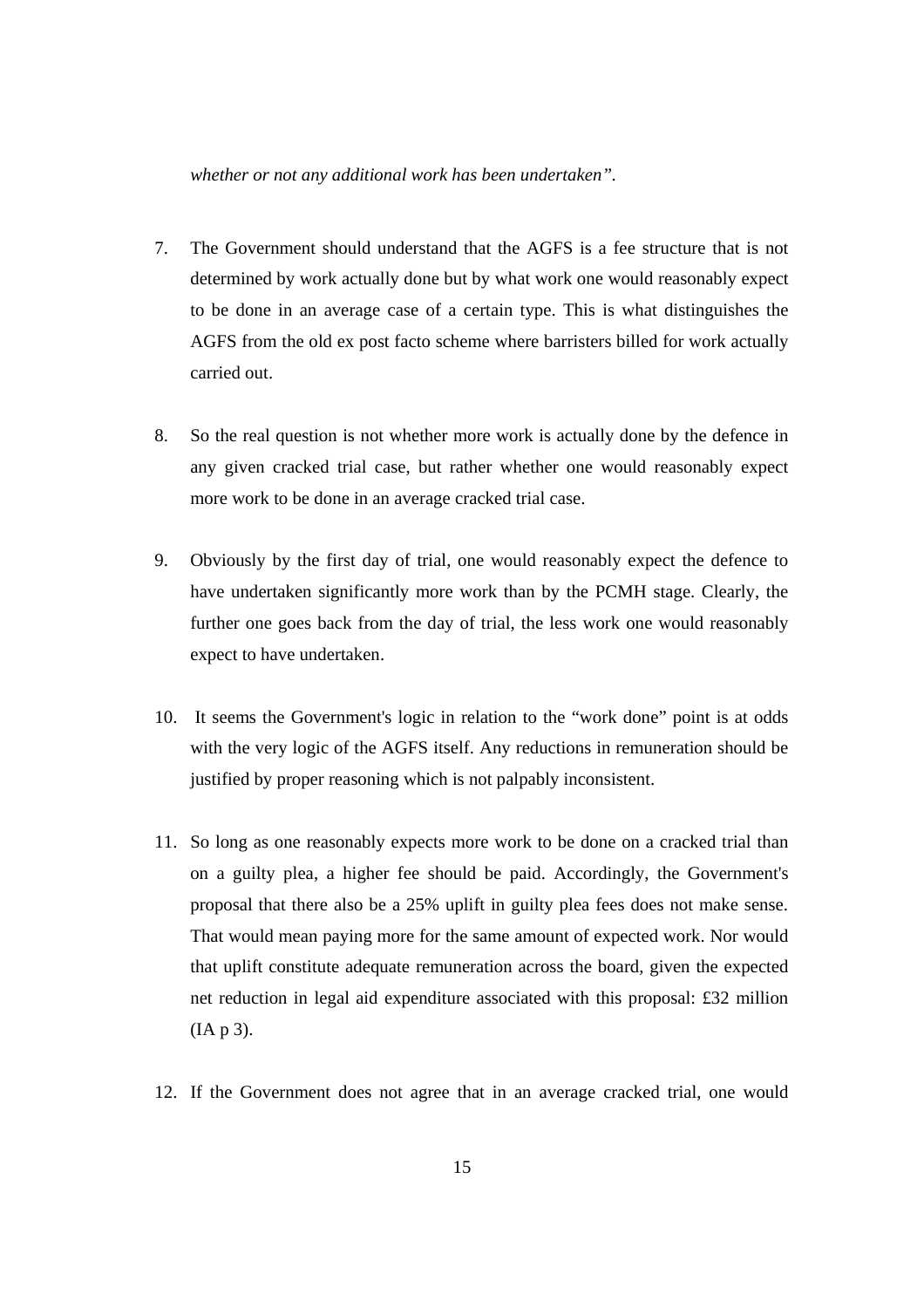reasonably expect the defence to have undertaken more work than an average guilty plea at PCMH, the Government should, with respect, explain why. Otherwise the Government should understand that their proposal will reduce the rate of pay for barristers below that which one would reasonably consider to be adequate.

#### Special Preparation

- 13. The Government's suggestion that access to special preparation be continued is of no relevance as it is available now and is an instrument with a very different target. A claim for 'special preparation' is available in an extremely limited number of cases involving:
- Preparation substantially in excess of the amount normally done for cases of the same type because the case involves a very unusual or novel point of law or factual issue, (in practice a head of case that is virtually impossible to attain) or
- The number of pages exceeds 10,000 and the appropriate officer considers it reasonable to make a payment in excess of the graduated fee.

This provision is largely irrelevant in that it goes no way towards addressing the changes which would be brought about by the Government's proposals. If the special preparation fee did not apply to the case before the proposal it will not apply afterwards.

14. Special preparation is aimed at allowing the most complex cases adequately to be remunerated, rather than at ensuring work conducted by the defence at different stages of the case is adequately remunerated. That latter target is currently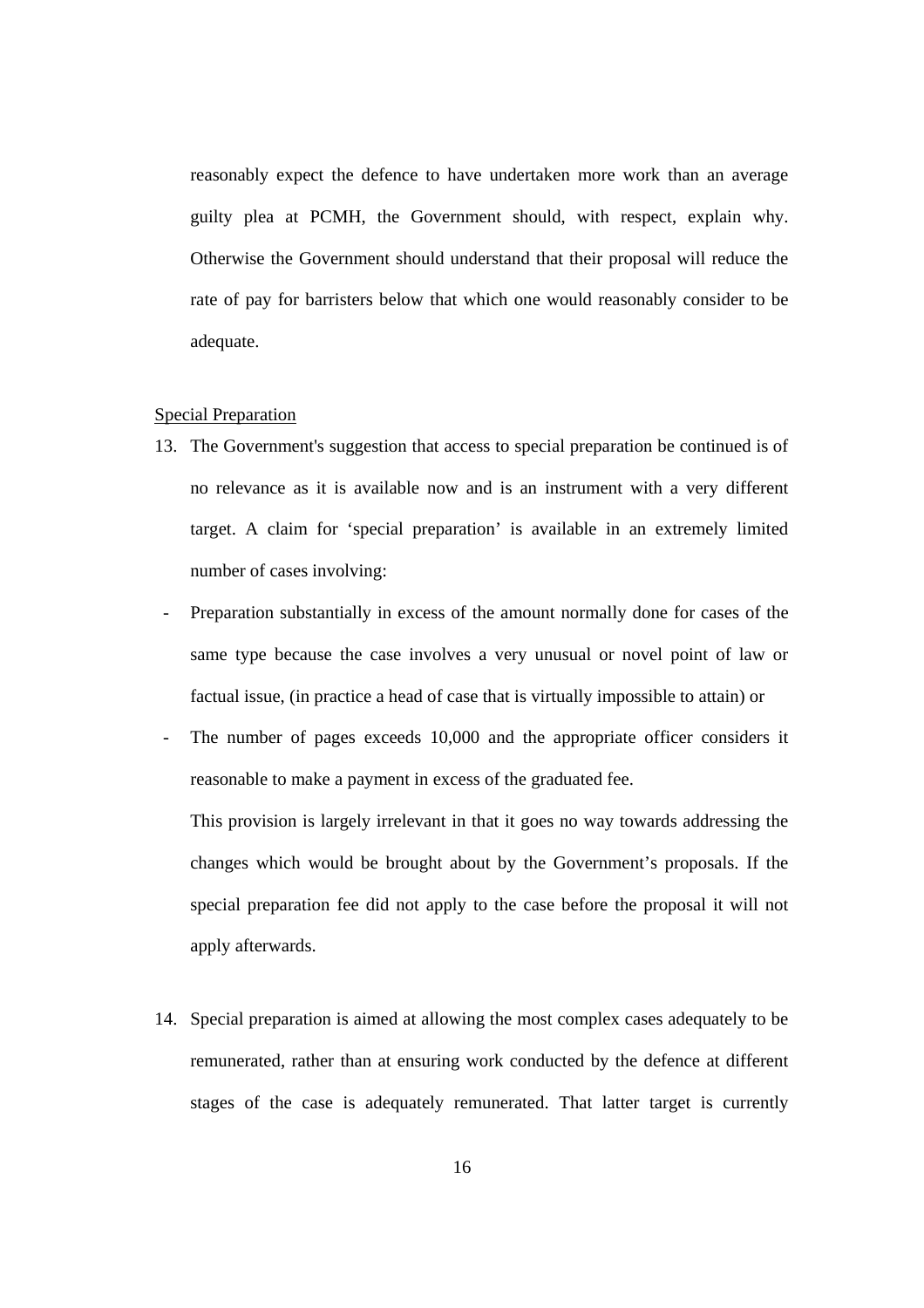achieved by maintaining a differential between cracked trial and guilty plea fees.

- 15. Each target requires a separate instrument, if you are to aim at all targets effectively and at the same time. By cutting the cracked trial fee, the Government is losing sight of a very important target.
- 16. Applications for an additional fee for special preparation are very rarely successful under the current regulations. It is well-known that such applications, while welcomed by advocates in practice, are routinely disallowed in deserving cases, leading to disillusionment amongst advocates who are left working without adequate payment for the hours they have put in.
- 17. Is the Government prepared to review and extend the payment of 'special preparation'?

## Alternative Proposals

- 18. The Government identifies a significant problem: many defendants in the Crown Court do plead guilty on the day of trial, who might under other circumstances have pleaded guilty at PCMH. The data to which the Government refers are set out at para 6.11 of the GP.
- 19. A para 6.11, the Government states that "Legal aid data indicate that average overall expenditure on … cracked trials within the Advocates' Graduated Fee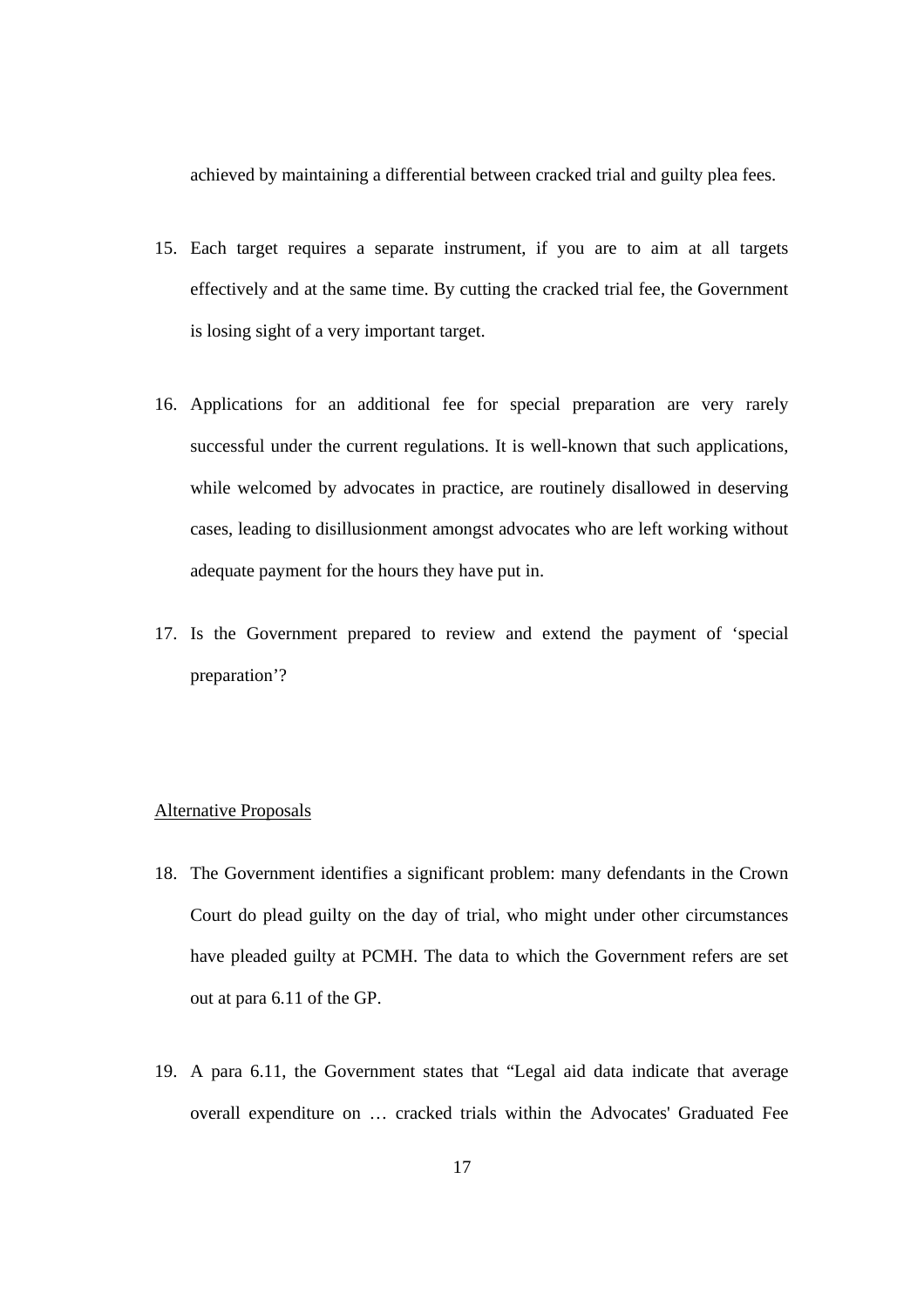Scheme (AGFS) has increased by … 67% … since 2007, taking into account changes in the volume of cases." . There is no analysis as to whether any perverse financial incentive has similarly increased over the same period. The data does not show that the Government's proposal can reasonably be expected to improve the situation.

- 20. Defendants are not advised to maintain a not guilty plea in order to obtain a cracked trial fee later on rather than a guilty plea fee at PCMH. But even if that were the case, it cannot be right to address that problem in the way proposed by the Government, as this would create an opposing perverse incentive to take more cases to fully contested trials, as discussed in the response to question 24 above.
- 21. Statistics may give some insight as to the scale of the problem yet it is much harder statistically to analyse its causes. The best approach is to analyse the problem with care.
- 22. One significant cause of this problem is late service of material by the CPS, especially in the more serious cases where investigation is an ongoing process right up to the day of trial, if not beyond. It is our view that the Government should re-direct resources to encourage the CPS and police to provide earlier and more comprehensive service of essential evidence.
- 23. Another cause might be the instruction of an advocate at PCMH other than the trial advocate. One of the key innovations of The Criminal Defence Service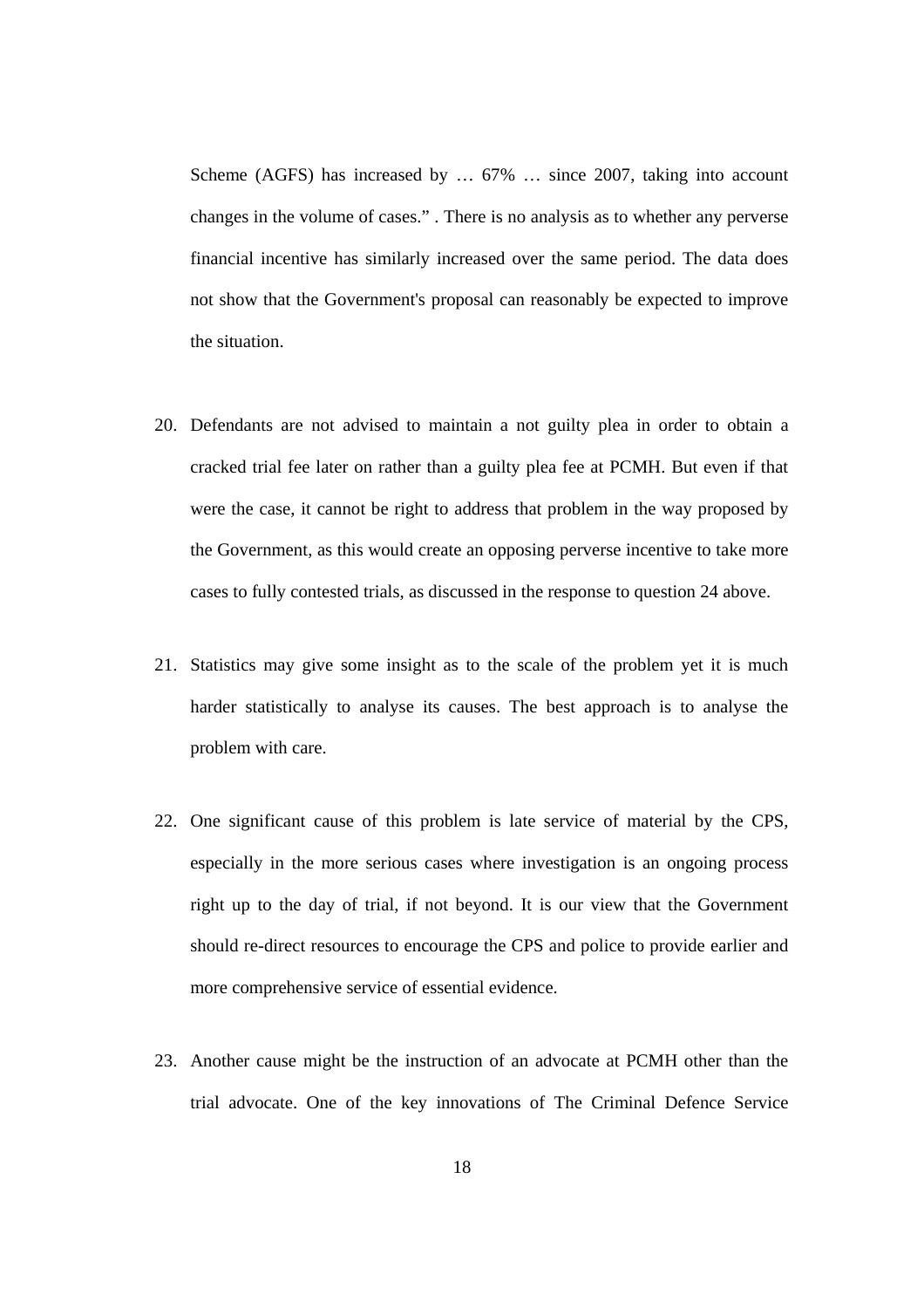(Funding) Order 2007 ("the 2007 Order") is the concept of the "instructed advocate" as recommended by by Lord Carter in his Review of Legal Aid Procurement (see Recommendation 4.14 on p 78).

- 24. As Andrew Hall QC notes in his article "The Advocates' Graduated Fee Scheme 2007 (AGFS)" in Archbold News 2007 at p 9, this is "an attempt to encourage 'case ownership' in order to ensure early and effective preparation." If a trial advocate is instructed well in advance of the PCMH, that advocate will be able, from a very early stage, properly to prepare the case. This will usually include the drafting of a Defence Statement from a proof of evidence taken by the solicitor. That process of preparation will allow the advocate thoroughly to advise the defendant as to plea at PCMH, or if appropriate, in conference prior to PCMH.
- 25. On the other hand, an advocate instructed the night before the PCMH who does not go through that process of preparation, is unlikely to be in a position to give thorough advice.
- 26. Furthermore, a barrister instructed on behalf of a defendant at PCMH is likely to be more cautious when advising the defendant to plead guilty when the barrister knows that other counsel is instructed as trial advocate, despite any perceived financial incentive to the barrister at PCMH to secure a guilty plea and the associated guilty plea fee. The reason for this caution by the barrister at PCMH who is not the instructed trial advocate is that his knowledge of the case is very limited and his advice is less weighty than that of the trial advocate.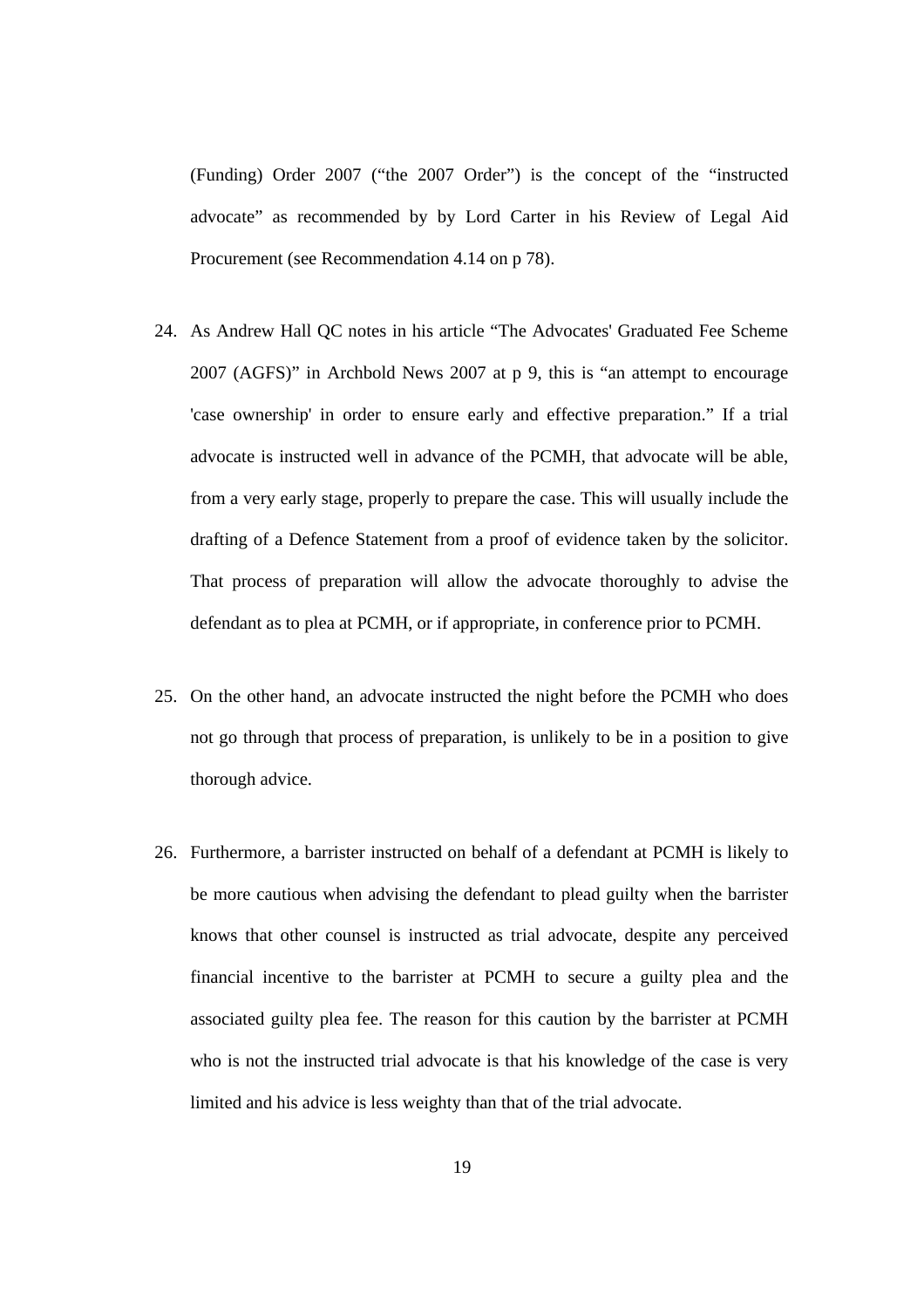- 27. We feel that the Government would do better to encourage solicitors to instruct a trial advocate at an early stage for PCMH.
- 28. The Government must appreciate that other features of the Crown Court system tend to make it difficult to ensure that a trial advocate is instructed at PCMH to represent the defendant at trial in every case. The fact that trials are mostly listed in warned lists, without a guarantee that a trial will necessarily be heard during the period of a particular warned list, means that inevitably a reasonably busy barrister will not be able to satisfy all their trial commitments.
- 29. In addition no amount of cost-cutting or cynicism about the cracked trial issue will resolve a fundamental issue, namely that a defendant will often wait until the door of the court despite advice to the contrary. To hit the advocate's pocket for work which he genuinely and properly had to do on behalf of a vacillating defendant, is unfair and demoralising. It is just wrong.
- 30. Ultimately, it seems to us that proposals for saving money within the criminal justice system need to go back to first principles, rather than prune indiscriminately with the risk of unintended consequences. Only Parliament decides when a defendant has the right to elect trial in the Crown Court and for which offences.
- 31. Secondly, in our opinion the judiciary need to be much more interventionist in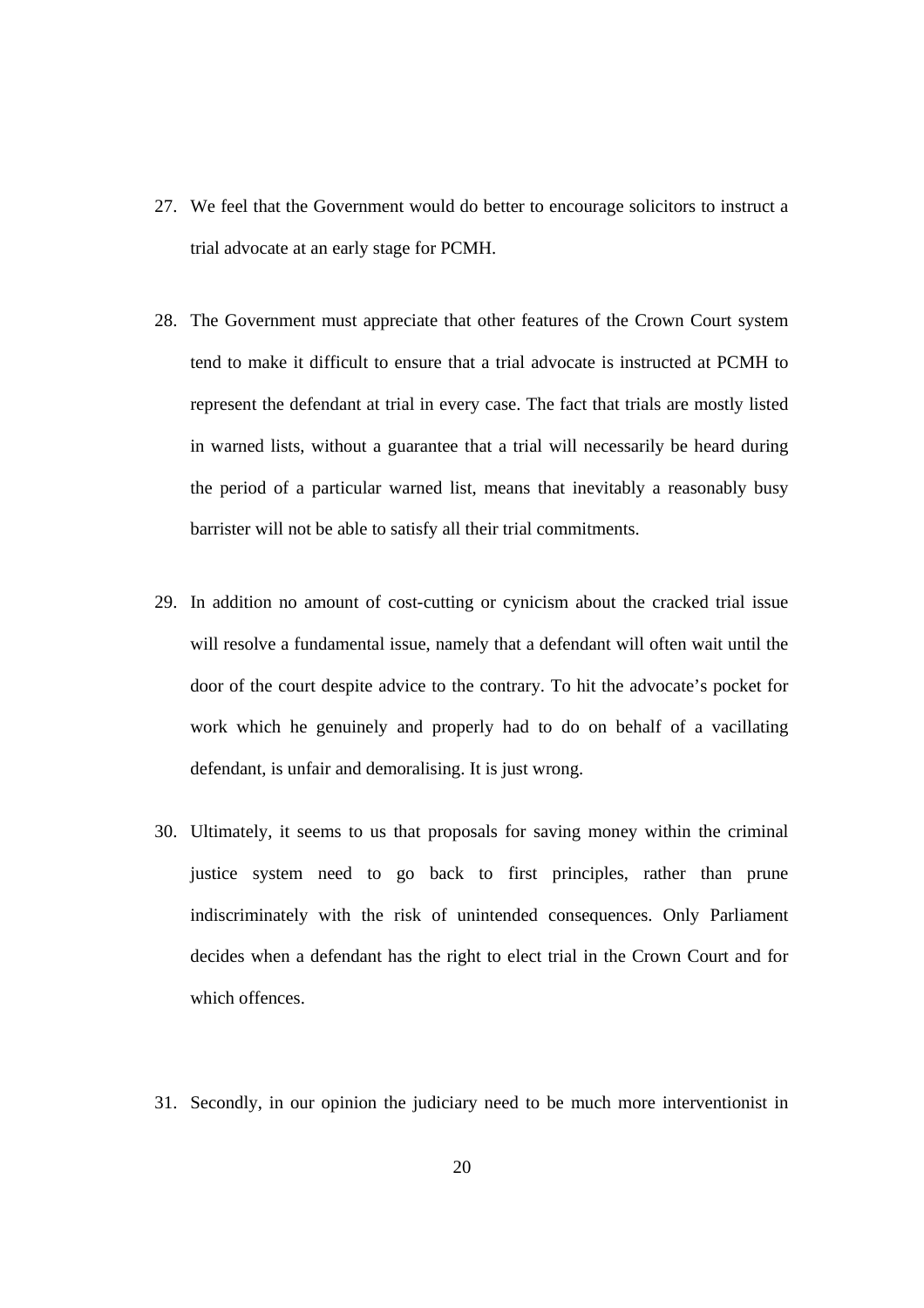positively seeking out at the earliest stage those cases in the Crown Court which, for whatever reason, will not or do not need to go to trial. Judges vary. The inclination or the ability to do this comes more readily to some judges than others.

32. Finally, the Government has the option of reconsidering the justification for short sentences of imprisonment for 6 months or less, save in the case of offenders who have breached a sentence which did not initially result in their immediate imprisonment.

# **Question 26:**

*Do you agree with the Government's proposal to align fees paid for cases of murder and manslaughter with those paid for cases of rape and other serious sexual offences?*

We very strongly disagree for the following reasons:-

- 1. The Government seeks to justify a reduction in fees for murder/manslaughter cases on two bases:
	- a. At para 6.30: "Although cases of murder and manslaughter have a much higher public profile, they do not necessarily raise more complex matters of law or fact than other very serious offences, such as rape and serious sexual offences … While cases of murder and manslaughter often involve high volumes of prosecution evidence, such as witness statements, forensic and psychiatric reports, this is separately recognised through the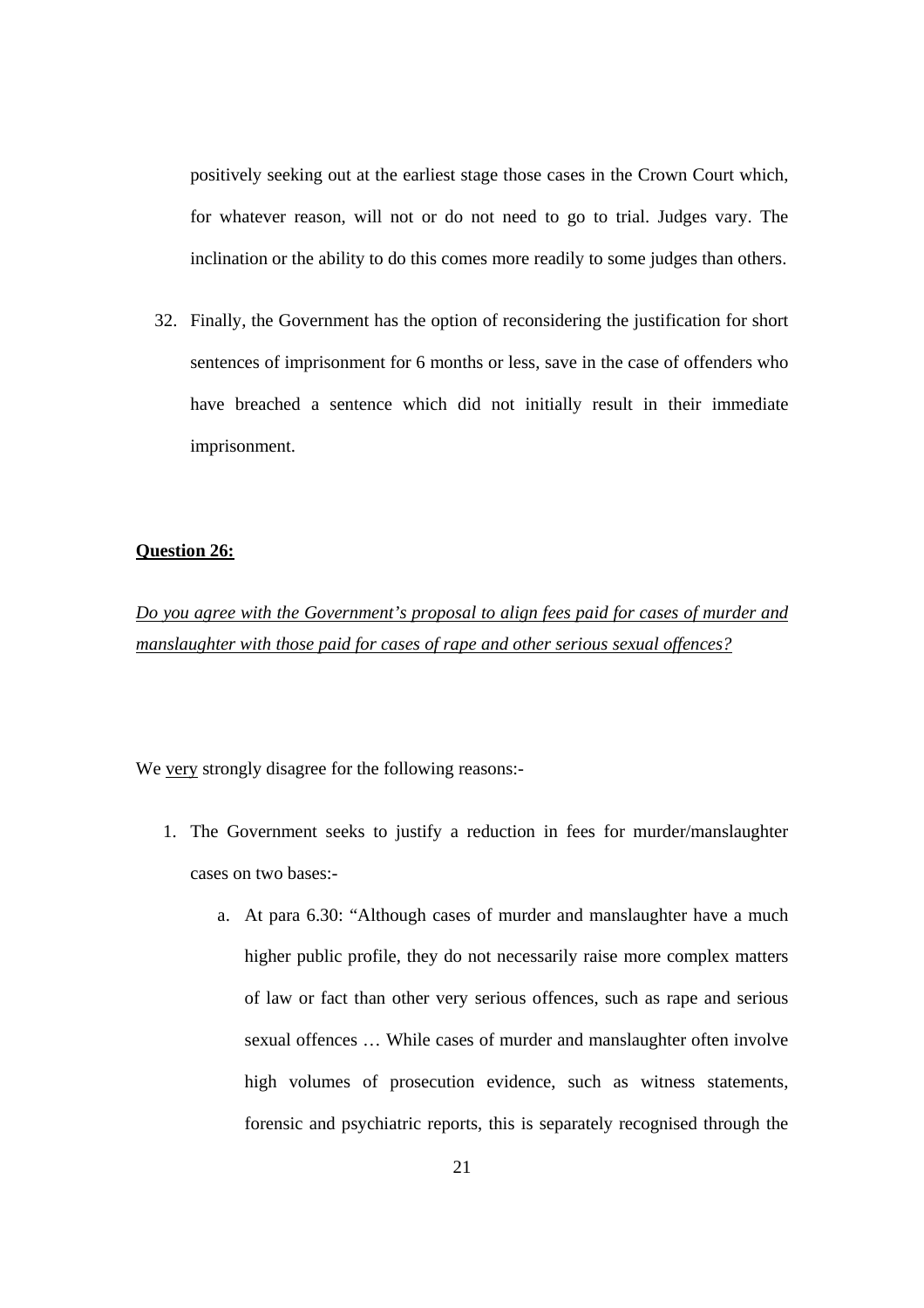enhancements available for pages of prosecution evidence." (The "complexity" point.)

- b. At para 6.30: "Although murder carries a mandatory life sentence, many other serious offences also carry a maximum sentence of life imprisonment, including rape and some other serious sexual offences." (The "seriousness" point.)
- 2. In our view, those two purported justifications reveal a serious misunderstanding of the true position in the criminal courts. Those who practise in the criminal courts know that a murder/manslaughter case is invariably significantly more serious and more complex than other 'serious' cases. They carry more responsibility not least in the mandatory sentences that result on conviction. It is right that the most able and experienced advocates undertake them and that they are properly remunerated for doing so.

# The Complexity Point

3. The higher rates paid for murders under the ex post facto arrangement were not put in place merely because of either the profile of murder cases or indeed the mandatory life sentence. Rape and other serious sexual offences are rarely comparable with murder allegations. Rape cases by their nature are very often 'one witness' cases – they are almost always committed in private - with some scientific evidence in the form of DNA. There are of course rare exceptions to this generality, where there are multiple allegations of historic rape involving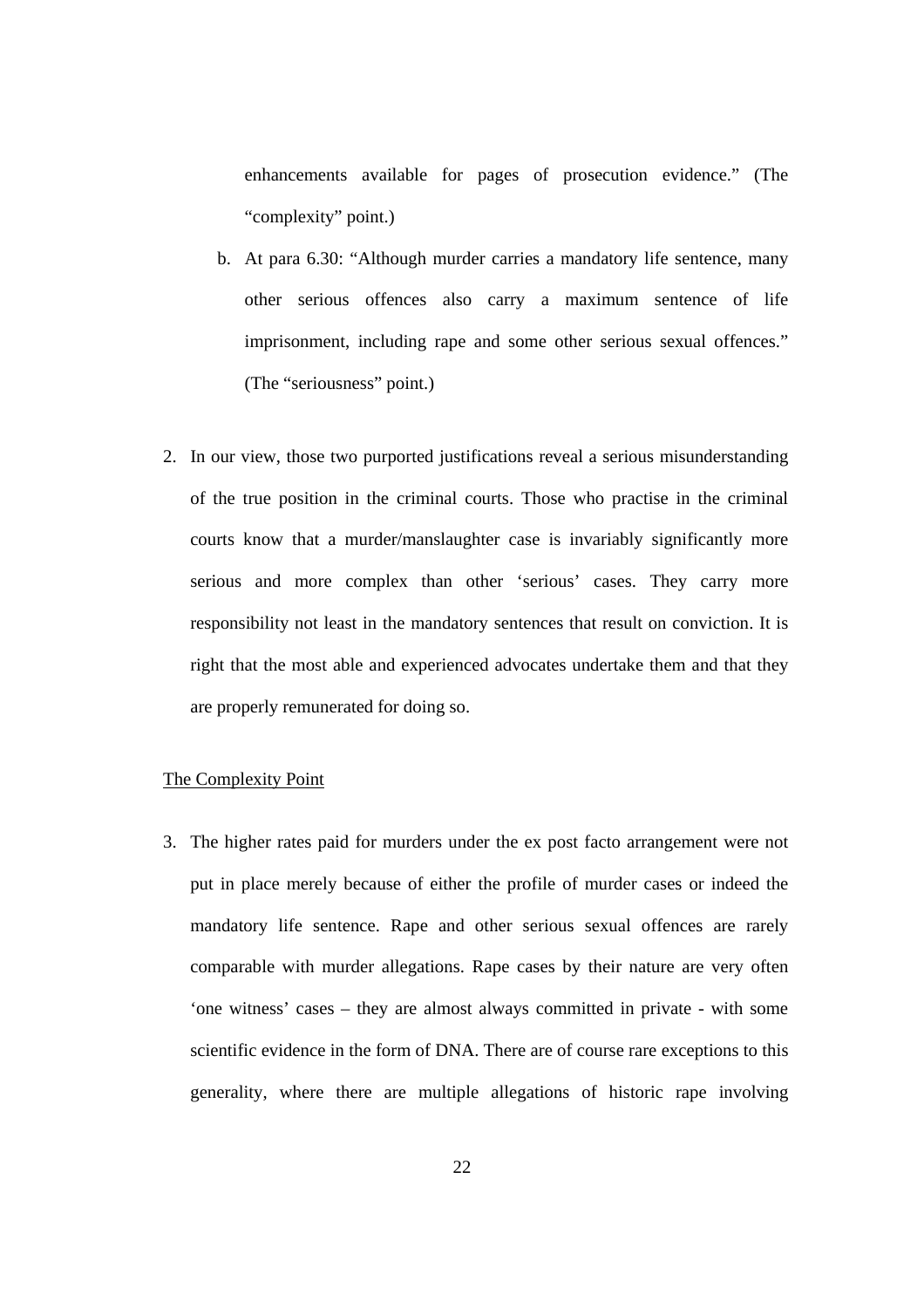numerous victims. Murders are more often than not hugely complex by way of comparison, involving complex issues of identification, DNA evidence, cell cite analysis, video identification and scientific evidence ranging from the comparison of fingerprints, facial mapping and DNA samples, blood detection and distribution to the causation of death and a wide range of defences, both full and partial. Under the "ex post facto" arrangements the exceptional multiple rape case would attract a greater fee than a simple murder in recognition of the difficulty of the case. When the graduated fee system was introduced the Bar recognised the need to reduce the cost of fee administration and therefore accepted a graduated fee system which by its nature could only make generalised distinctions between cases.

4. It is suggested that the greater volume of work generated by almost all murders is separately recognised through the enhancements available for pages of prosecution evidence. That is simply not the case. The enhancement for murder cases under the present scheme is paid on the basic fee and the enhanced daily rate. At present the rate per page as between a rape and a murder is exactly the same. Consequently, the only difference between a rape and a murder would be the number of pages at £1.89 a page. This distinction would be derisory and wholly unfair. Take, for example, a rape case with a single complainant, where the defence is consent and the pages of prosecution evidence amount to 150. Compare a murder of an infant in the care of a parent where the issue is cause of death - inflicted injury vs unknown cause (sudden infant death syndrome "Sids"). The cases would be paid the same, the work entailed by the two cases a world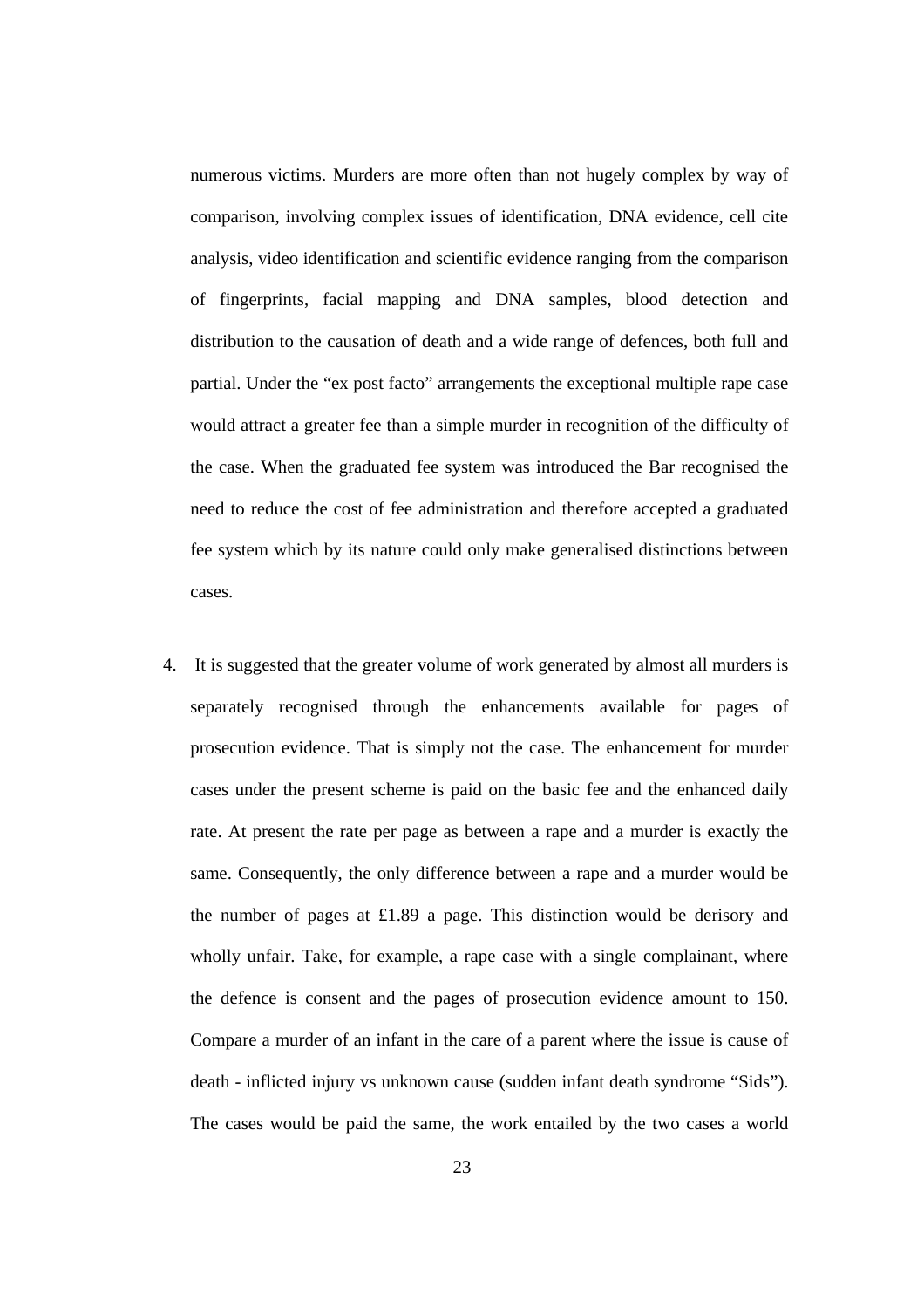apart. Whilst the rape allegation would consist of victim statements and interviews and perhaps some corroboration by way of recent complaint or witness testimony as to the behaviour of either party before or after the alleged rape, the alleged child murder would consist of a vast array of expert evidence as to the cause of death ranging from neuropathology, paediatric pathology and ophthalmology. In a recent such case, the Crown instructed 17 such experts. In choosing this example we are not comparing extremes, the murder that does not contain a vast range of scientific and factual issues is vanishingly rare. The 20 % differential even at present between the two categories of cases, does not reflect the difference between them.

5. If the Government does not agree that in an average case of murder or manslaughter, one would reasonably expect the defence to have undertaken more work than an in an average case of rape, the Government should explain how that conclusion is reached. The Government must recognise that their proposal will tend to reduce the rate of pay for barristers below that which one would reasonably consider to be adequate.

### The Seriousness Point

6. It is disingenuous to suggest that *'Although murder carries a mandatory life sentence, many other serious offences also carry a maximum sentence of life imprisonment, including rape and some other serious sexual offences.'* The Government fails to provide data showing how many other serious offences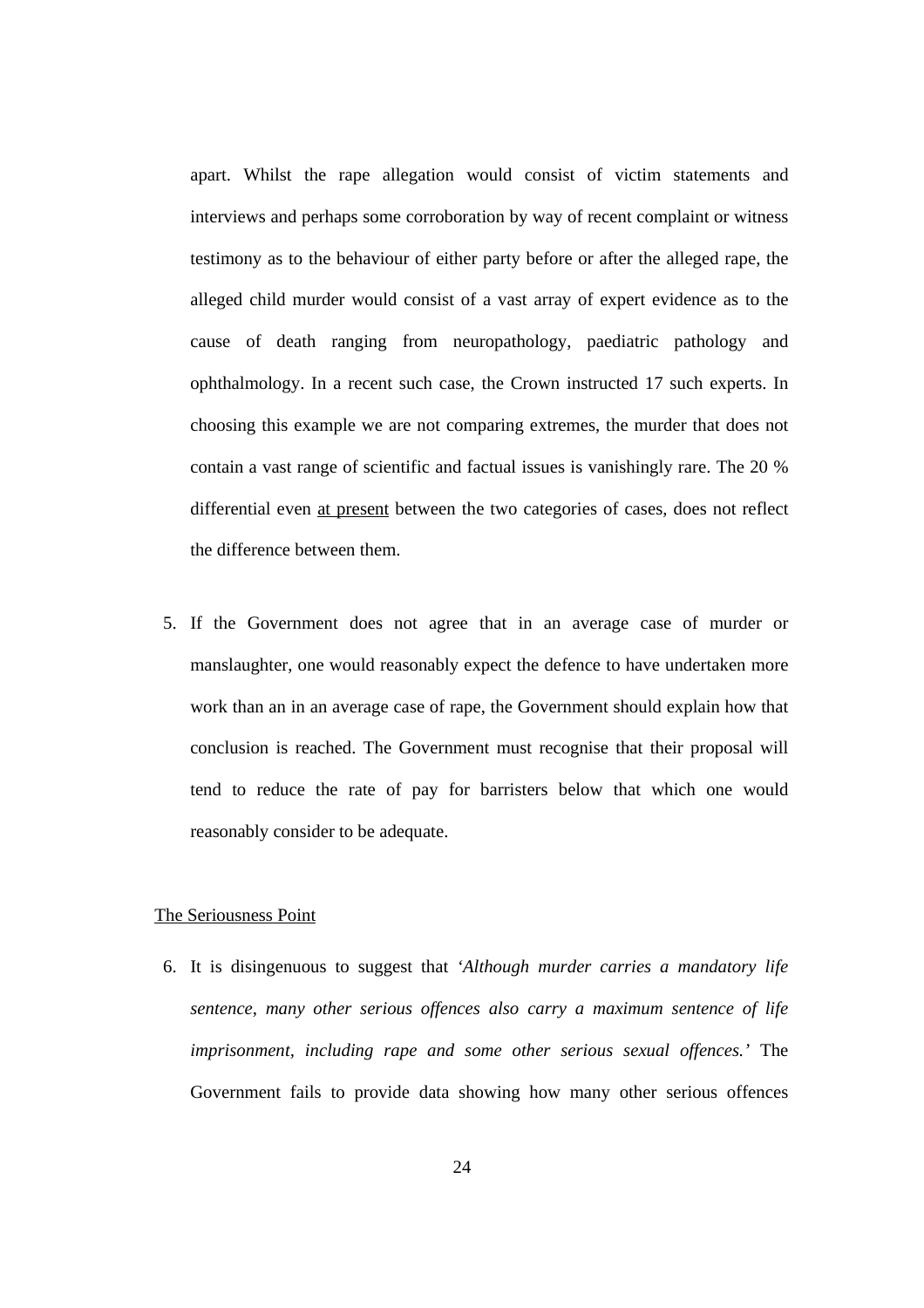including rape and other serious sexual offences have resulted in sentences of life imprisonment. That is because in the overwhelming majority of cases they do not.

- 7. We have analysed statistics available from the website www.banksr.com where Crown Court sentencing data are displayed in spreadsheet format. In 2008, for defendants aged at least 21, the average custodial sentence for:
	- a. rape of a female was 97 months;
	- b. rape of a male was 100 months;
	- c. attempted murder was 172 months;
	- d. manslaughter was 61 months.
- 8. The above average sentences are highlighted in the relevant spreadsheet named "2008 sentencing statistics.xls" attached to this response. There are no data available on the relevant spreadsheet as to average sentence length for murder. But no data are required to realise that a mandatory life sentence is going to be much longer on average than the average sentence of 97 – 100 months for rape. Sentences for murder where the offender is over 18 years currently provide guideline minimum terms beginning at 15, 25 and 30 years in those cases where a 'whole life order' is not imposed.
- 9. It should be noted that the data presented in the relevant spreadsheet in relation to the average sentences in cases of conspiracy to murder are conflated with data for sentences for threat to kill, a very much less serious offence which would not be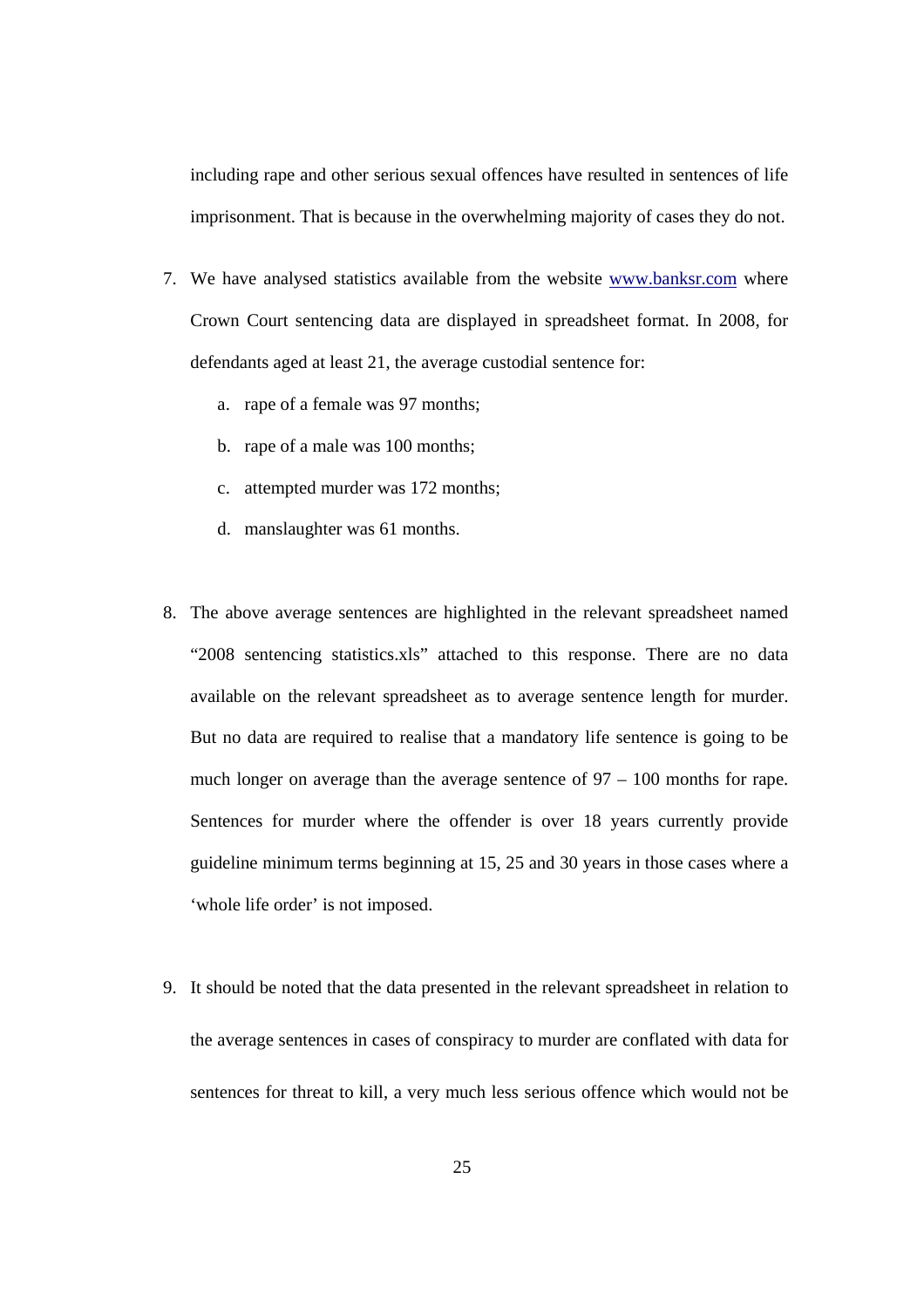paid, in any event, at Category A rates.

- 10. For attempted murder too the average sentences are substantially higher than for rape. For manslaughter, the average sentence is lower than the average sentence for rape. However, it should be acknowledged that a significant proportion of those cases which fall to be sentenced as manslaughter start out as murder. They become 'manslaughter' for the purpose of statistical data either as a result of an alternative verdict being delivered by a jury post trial, or because a satisfactory plea has been entered. Moreover, those manslaughter (or indeed murder) cases which are regarded as other than 'exceptional' by virtue of complexity are already subject to provisions under the Criminal Defence Service (General) (No.2) Regulations 2001 (Regulation 14) which is strictly interpreted by the judiciary and which severely limits the extension of legal aid to permit of instruction of leading counsel with the concomitant additional expense.
- 11. Accordingly, the "seriousness" point does not justify a reduction in fees for homicide, where the average sentences are significantly longer than for Category J offences. The loss of a human life renders an offence one of unique gravity.

## Key Risks

12. In relation to Question 24 and 25 the Government has sought to identify a particular problem that should be addressed. In relation to Question 26 that is not the case.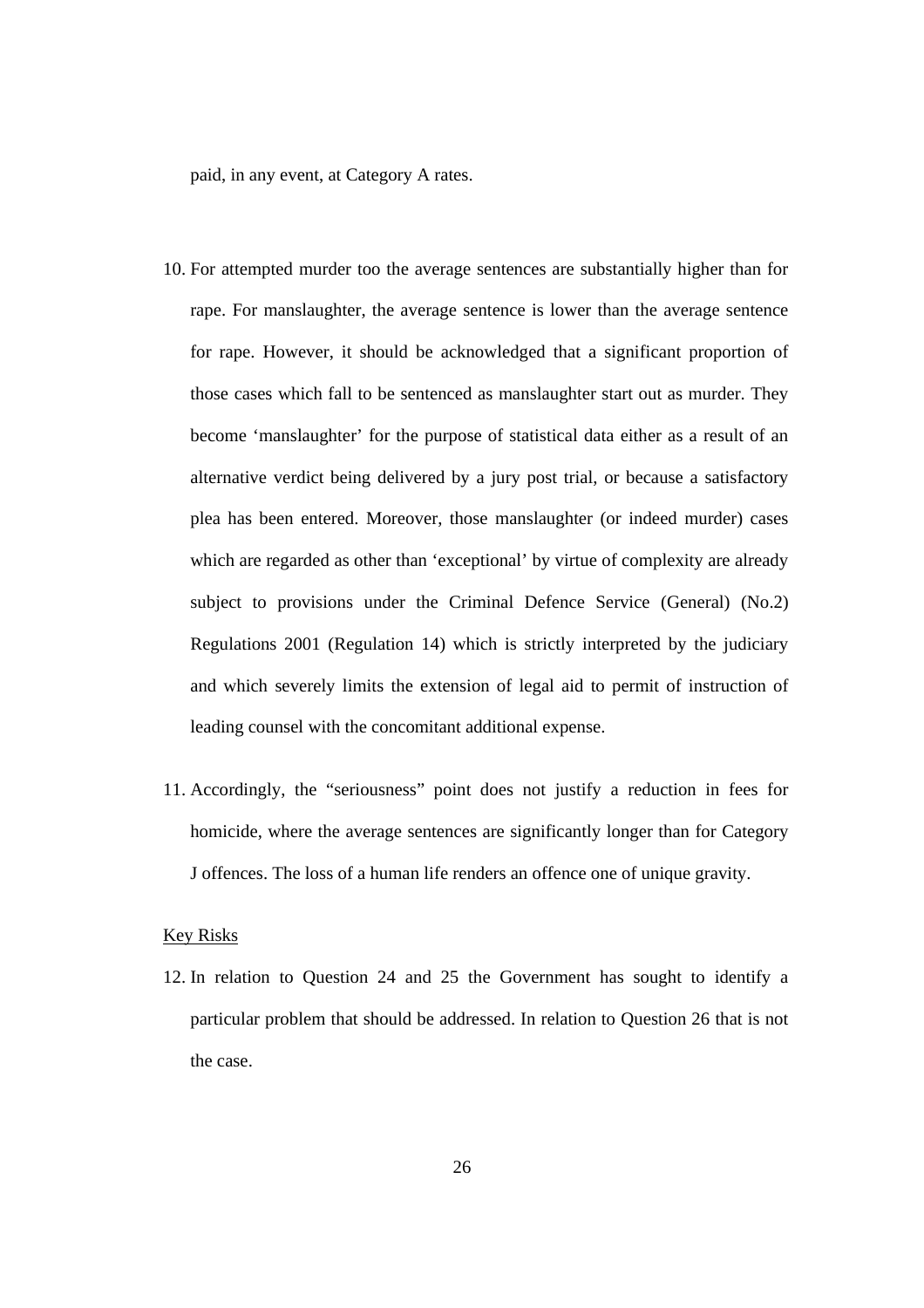- 13. It is apparent that the Government has failed, in the Criminal Fees Impact Assessment (the "IA") and Criminal Fees Equality Impact Assessment (the "EIA"), to identify key risks which may arise if the proposal relating to Question 26 is enacted. In relation to the proposals relating to Questions 24 and 25, key risks were identified in the IA and EIA at and we have commented on them.
- 14. There is a very substantial risk if the proposal relating to Question 26 is enacted. This is because the additional burden of responsibility on an advocate in a murder case, even in those (rare) cases where the hours worked may be the same as on a less serious case, should be a proper justification for a higher fee under AGFS. There must be recognition within the AGFS that in general the seriousness of the sentence the defendant is likely to receive on conviction needs to be reflected in fees payable. The Category system was created, it would appear, to satisfy this purpose.
- 15. In cases of homicide the public interest is best served by attracting the most talented and experienced advocates to deal with what are the two most serious offences in the criminal calendar. Under the Government's proposal there would no doubt continue to be advocates prepared to represent legally aided defendants in cases of murder. But who would they be?
- 16. If the Government's proposals are implemented with regard to Question 26, the effect will be further to reduce the fees of Queen's Counsel who are instructed to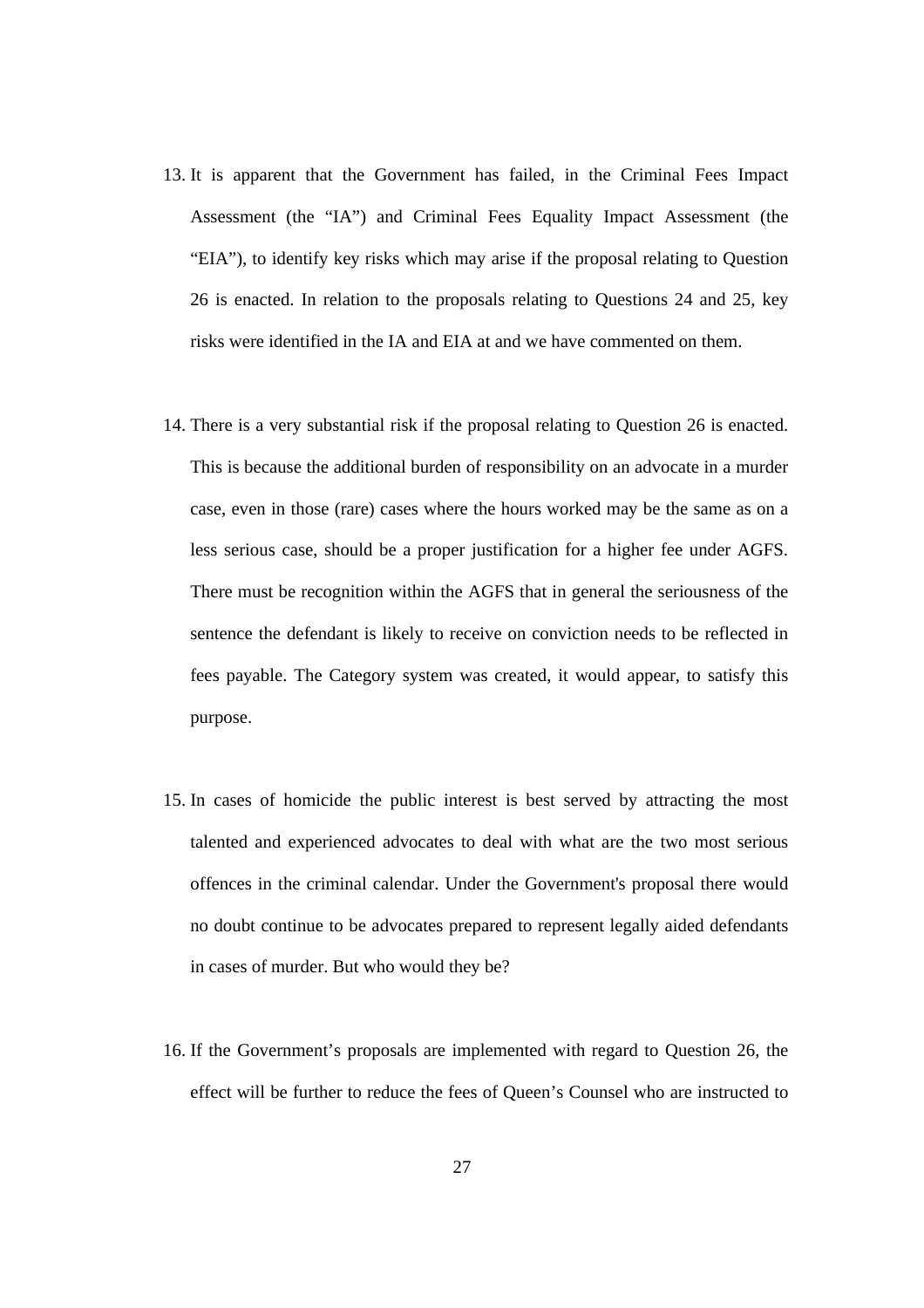defend in the most serious cases of murder and manslaughter such that they are paid on an equal level as junior members of the Bar. That will have three effects:-

- a. It will remove the incentive on those who have been adjudged 'excellent' advocates to undertake publicly funded criminal cases at all, leading to a lowering of standards in the most serious cases;
- b. The Government will find that a reduction in fees for murder / manslaughter will lead to those without the skill or experience more readily undertaking these most serious of cases, with the corresponding risks of miscarriage of justice and an increase in cases going before the appeal courts;
- c. It will have the effect of blurring the distinction between those who have attained the rank of QC and those who have not – a substantial inroad into the justification for QCs, which has already been considered in detail and affirmed.
- d. It runs the risk of doing away with the Silk system at the criminal Bar by stealth. What point would there be in making an application for Silk if the vast majority of a QC's criminal practice is now to be paid at the same rate as that of a junior barrister?
- 17. The Government must be aware that in the criminal courts currently, legal aid is invariably only extended to permit of instruction of Queen's Counsel in murder/manslaughter cases. It is those cases which, for very good reason, require the skill, experience and expertise of those at the very top of the profession.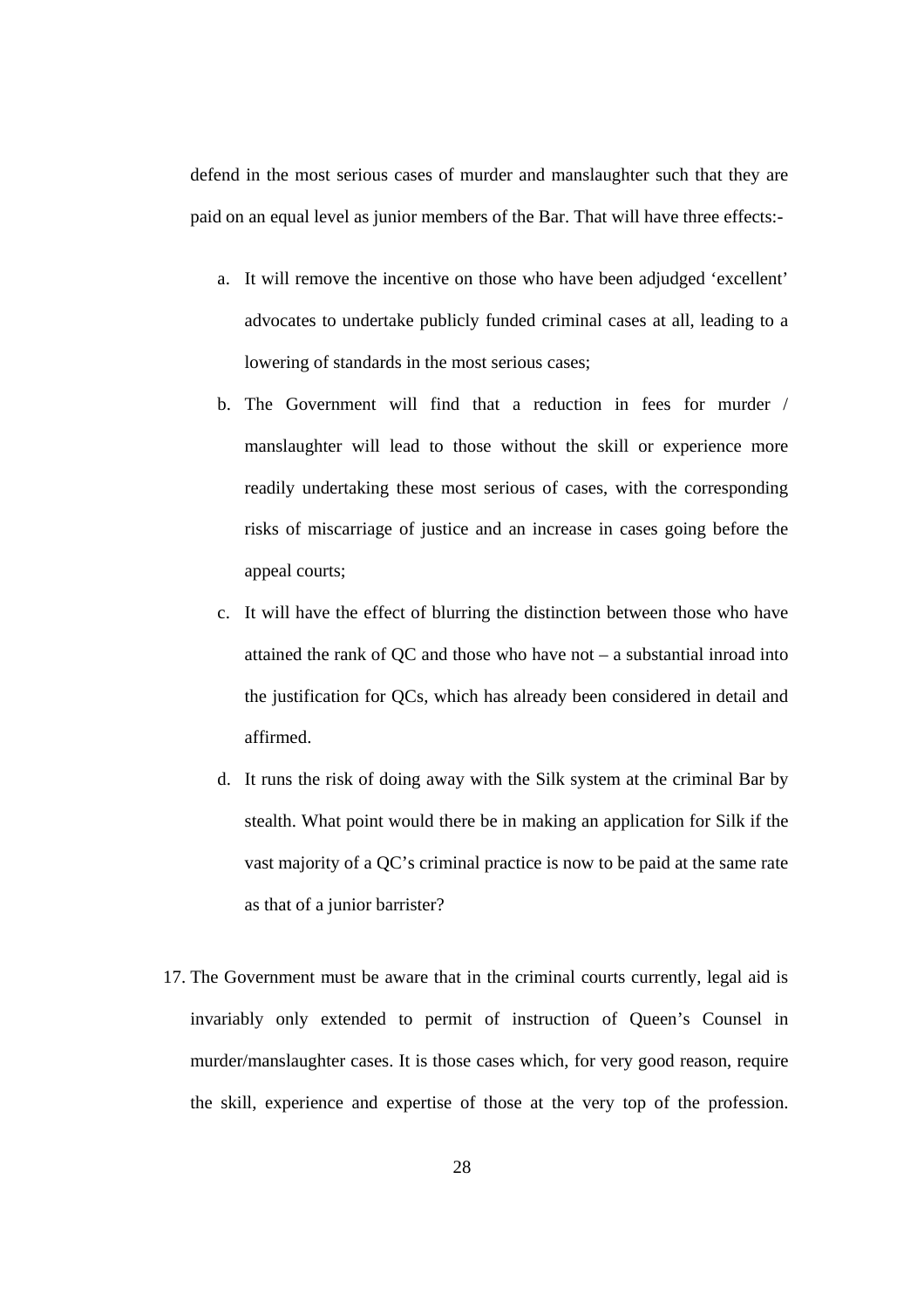Accordingly, the practice of those lead counsel prepared to undertake publicly funded work at all is currently almost entirely dependent upon such cases. Those highly skilled advocates are already aware that their income is very substantially less at the publicly funded criminal Bar than in other branches of the law. They undertake such cases, despite the relatively poor fees, because it is vitally important work. The proposal, if implemented, will lead to those of the highest calibre, already disillusioned by the cutting of fees to date, moving away from publicly funded criminal work. Moreover, it will result in fresh new talent refusing to undertake that sort of work at all. The fee will simply not adequately remunerate them for the hours of work and the responsibility that such cases involve. The Government must understand that the lowering of standards and the mistakes that will inevitably follow will have an impact upon criminal justice in the most serious, important and well-publicised cases.

#### **Question 27**

*Do you agree with the Government's proposal to remove the distinction between cases of dishonesty based on the value of the dishonest act(s) below £100,000.*

We disagree for the following reason:

The enhancement at present between the bands F and G is reflected in the basic rate and the enhanced refresher. The page rate is paid at the same rate. To leave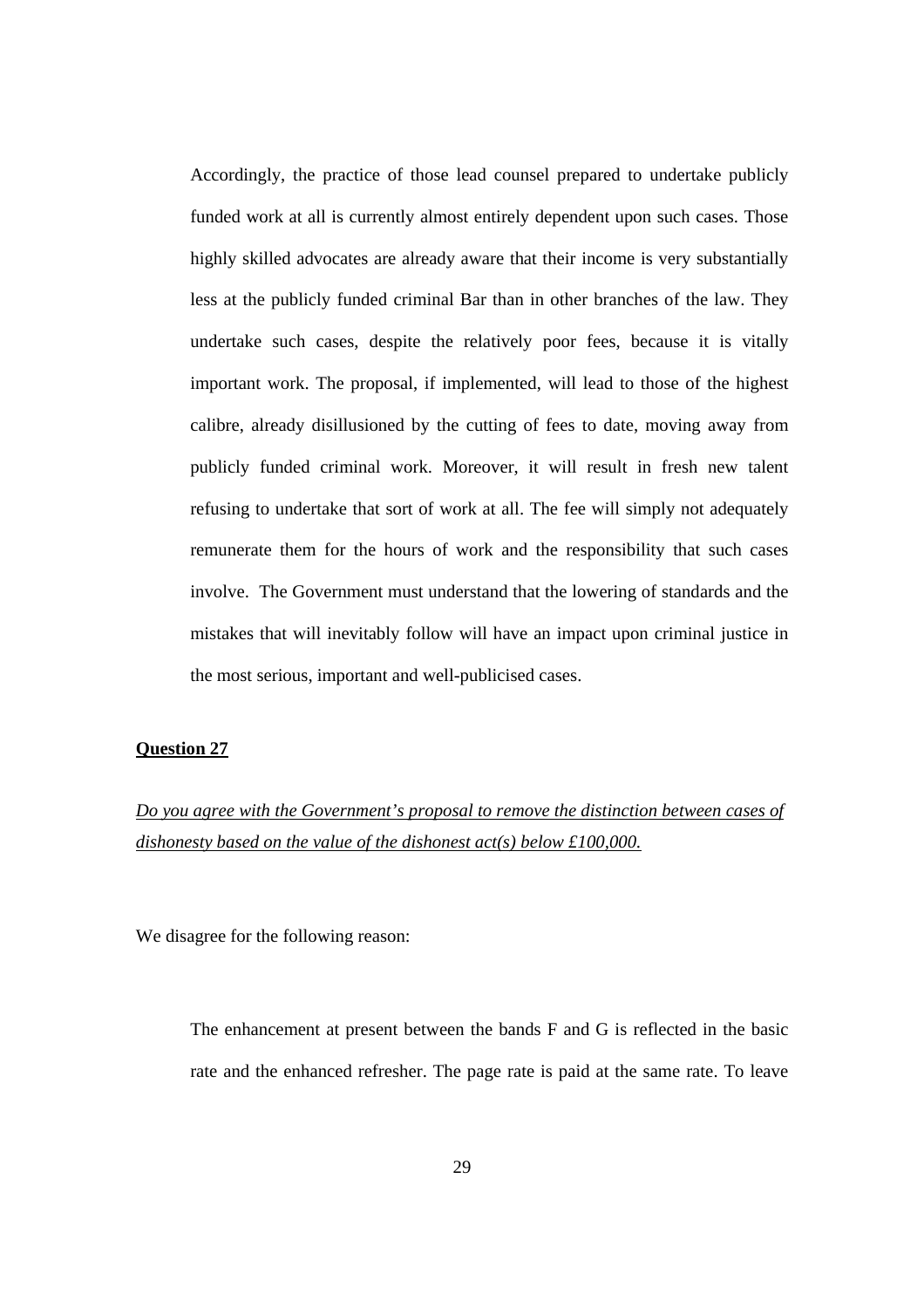the distinction between the two categories to the vagaries of the number of pages is neither fair nor logical.

# **Question 28**

*Do you agree with the Government's proposal to a) remove the premium paid for magistrates' courts cases in London; and b) reduce most 'bolt on' fees by 50% ? Please give reasons*.

We disagree.

As to a) the self-employed bar practising in London must endure higher living and travel expenses. The principle of 'London Weighting' is long-established, applies elsewhere in the public sector and exists for good reason - to counter those increased costs.

As to b), the proposed reduction of 'bolt-on' fees will again principally affect junior members of the bar. We know of no other public service whose fees are subject to the reductions already faced by the criminal bar. Bolt-on fees represent real work undertaken. To reduce them by 50% is unfair and arbitrary.

#### **Question 29**

*Do you agree with the proposal to align the criteria for Very High Cost Criminal Cases for litigators so that they are consistent with those now currently in place for advocates?*

We agree. For reasons of consistency.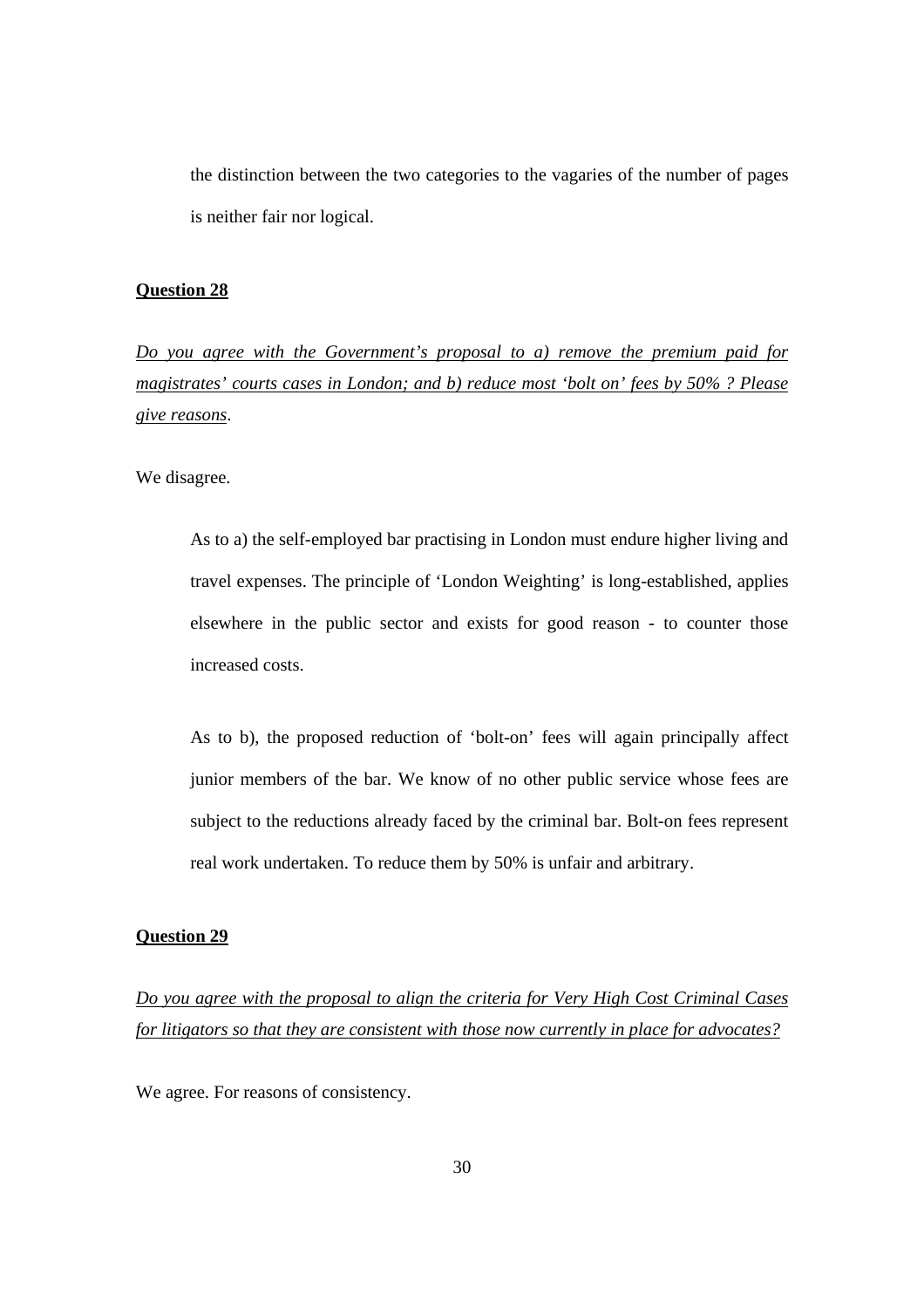#### **Question 30**

*Do you agree with the proposal to appoint an independent assessor for Very High Cost Criminal Cases? It would be helpful to have your views on:*

- *The proposed role of the assessor;*
- *The skills and experience that would be required for the post; and*
- *Whether it would offer value for money.*

We take the view that this may be of assistance, although we question whether, given the limited number of cases now falling within the VHCC scheme, it would offer value for money. Previous experience as a judge or advocate would be essential. The assessor could deal with cases of particular complexity and assist in other cases of dispute.

#### **Question 31**:

# *Do you agree with the proposal to amend one of the criteria for the appointment of two counsel by increasing the number of pages of prosecution evidence from 1,000 to 1,500?*

 We do not disagree. Although it would be as well to bear in mind that often significant amounts of additional evidence are served very late in the day. Paradoxically, it is frequently encountered in very serious cases where expert evidence is not made available until the eleventh hour – long after decisions as to proper representation have been made. In an appropriate case, where further evidence is expected, there should exist a discretion to grant an extension of legal aid to permit of two counsel in advance of trial.